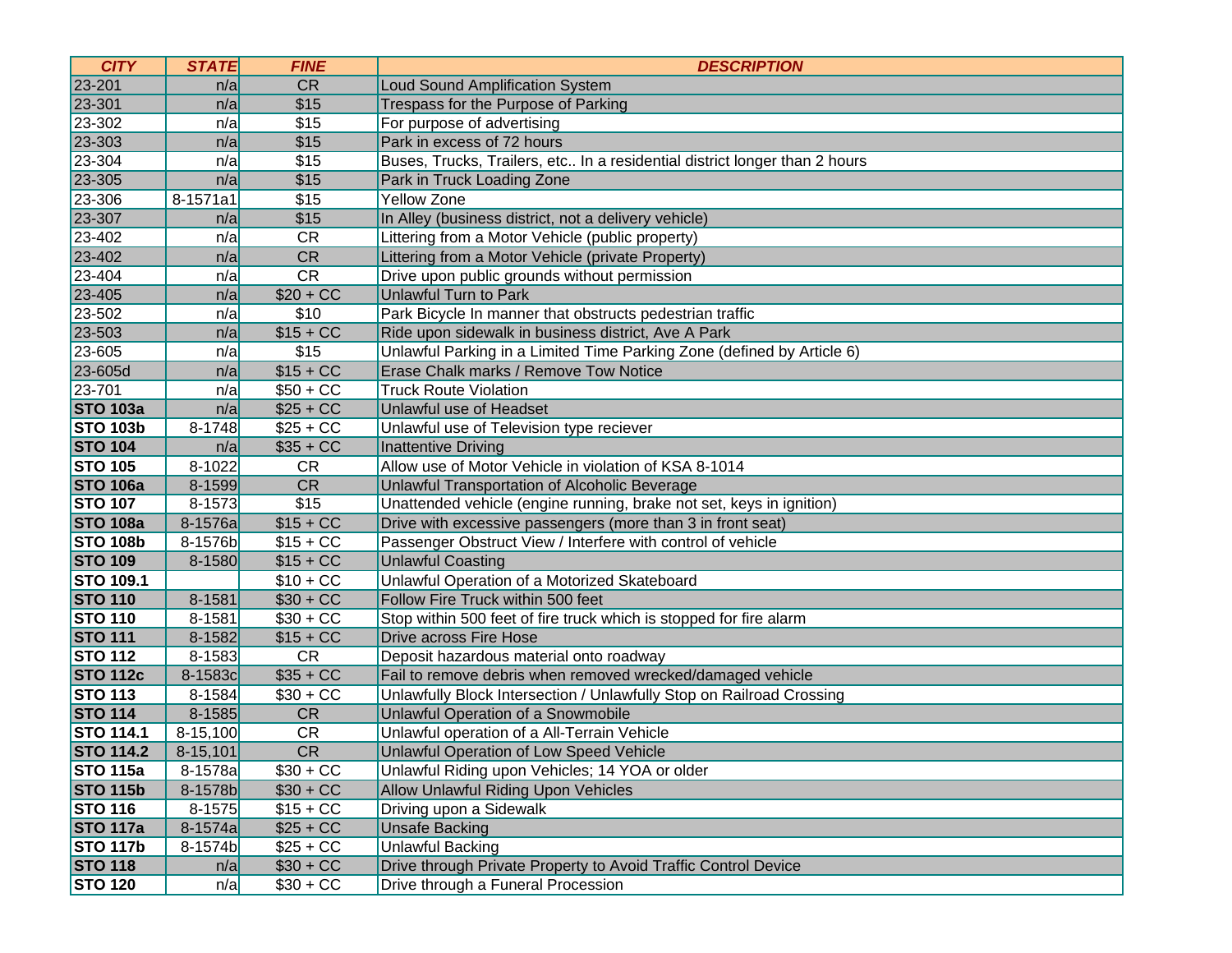| <b>STO 122a</b> | $8 - 1507$ | $$25 + CC$ | Unlawful removal of Street Barrier                                                             |
|-----------------|------------|------------|------------------------------------------------------------------------------------------------|
| <b>STO 122b</b> | 8-1507     | $$25 + CC$ | Disregard a Street Barrier                                                                     |
| <b>STO 123</b>  | $8 - 1577$ | $$15 + CC$ | Unsafe opening of Vehicle Doors                                                                |
| <b>STO 124</b>  | 8-1578     | $$15 + CC$ | Unlawful Riding in House trailer                                                               |
| <b>STO 125</b>  | $8 - 1348$ | <b>CR</b>  | Unlawful Driving across Lawns / Sidewalks / Yards / Crops                                      |
| <b>STO 129b</b> | 8-1588b    | $$15 + CC$ | Excessive Passengers (bicycles)                                                                |
| <b>STO 130</b>  | 8-1589     | $$30 + CC$ | Unlawful Clinging to Vehicle while riding bicycle, coaster, roller skates, sled or toy vehicle |
| <b>STO 131c</b> | 8-1590c    | $$15 + CC$ | Riding more than 2 abreast (bicycles)                                                          |
| <b>STO 132</b>  | $8 - 1591$ | $$15 + CC$ | Unlawful Carrying of Articles while operating a bicycle                                        |
| <b>STO 133a</b> | 8-1592a    | $$15 + CC$ | No Taillamp or Red Reflector on a bicycle                                                      |
| <b>STO 133a</b> | 8-1592a    | $$15 + CC$ | No Headlight on a bicycle                                                                      |
| <b>STO 133b</b> | 8-1592a    | $$15 + CC$ | Inadequate or Inoperable Brake on bicycle                                                      |
| <b>STO 138a</b> | 8-1594a    | $$15 + CC$ | Unlawful Riding (not on a permanent seat) on Motorcycle                                        |
| <b>STO 138b</b> | 8-1594b    | $$15 + CC$ | Unlawful Riding (not astride seat) on motorcycle                                               |
| <b>STO 138c</b> | 8-1594c    | $$15 + CC$ | Unlawful Riding (carrying object) on motorcycle                                                |
| <b>STO 138d</b> | 8-1549d    | $$15 + CC$ | Unlawful Riding (interfere with operation of motorcycle)                                       |
| <b>STO 139a</b> | 8-1595a    | $$25 + CC$ | Deprive Motorcycle full use of Lane                                                            |
| <b>STO 139b</b> | 8-1595b    | $$25 + CC$ | Unlawful passing by a motorcycle (pass in lane occuppied by other vehicle)                     |
| <b>STO 139c</b> | 8-1595c    | $$25 + CC$ | Ride between lanes of traffic on motorcycle                                                    |
| <b>STO 139d</b> | 8-1595d    | $$25 + CC$ | Ride more than 2 abreast on motorcycle                                                         |
| <b>STO 13c</b>  | 8-1508c    | $$30 + CC$ | Disobey Red Signal Light                                                                       |
| <b>STO 13c2</b> | 8-1508c2   | $$30 + CC$ | Failure to yield while making a right turn at red signal light                                 |
| <b>STO 13c2</b> | 8-1508c2   | $$30 + CC$ | Unlawful Right Turn at Red Signal Light (posted no turn)                                       |
| <b>STO 13c4</b> | $8 - 1532$ | $$15 + CC$ | Walk against red traffic signal                                                                |
| <b>STO 140</b>  | $8 - 1596$ | $$30 + CC$ | Unlawful Clinging to Vehicle while riding motorcycle                                           |
| <b>STO 141</b>  | 8-1597a    | $$25 + CC$ | Carry passenger on motorcycle not equipped for passengers                                      |
| <b>STO 142a</b> | 8-1598a    | $$25 + CC$ | No Approved Helmet (under 18 YOA)                                                              |
| <b>STO 142b</b> | 8-1598b    | $$15 + CC$ | No Approved Eye Protection                                                                     |
| <b>STO 143a</b> | $8 - 1701$ | $$15 + CC$ | Drive with Unsafe Equipment                                                                    |
| <b>STO 144a</b> | $8 - 1703$ | $$25 + CC$ | <b>Drive Without Lights</b>                                                                    |
| <b>STO 144b</b> | 8-1801     | $$15 + CC$ | Motorcycle Drive without headlamp                                                              |
| <b>STO 146a</b> | $8 - 1705$ | $$15 + CC$ | Drive with One / No Headlamp(s)                                                                |
| <b>STO 147a</b> | 8-1706a    | $$15 + CC$ | Tail lamp inoperable (Vehicle / Trailer)                                                       |
| <b>STO 147c</b> | 8-1706c    | $$15 + CC$ | Tag not illuminated by White Light                                                             |
| <b>STO 148</b>  | $8 - 1707$ | $$15 + CC$ | Unlawful / No rear red reflector(s)                                                            |
| <b>STO 149a</b> | 8-1708a    | $$15 + CC$ | No / Inoperable / Unlawful Stop Lamp                                                           |
| <b>STO 149b</b> | 8-1708b    | $$15 + CC$ | No / Inoperable / Unlawful Signal Lamp                                                         |
| STO 14b         | 8-1509b    | $$15 + CC$ | Pedestrian Disobey "Don't Walk" Signal                                                         |
| <b>STO 150</b>  | 8-1709     | $$15 + CC$ | No / Inoperable / Unlawful Clearance or Marker Lamps or Reflectors                             |
| <b>STO 156a</b> | $8 - 1715$ | $$15 + CC$ | No Flag or Lamp on Projecting Load                                                             |
| <b>STO 156b</b> | $8 - 1715$ | $$15 + CC$ | Projecting Load on Passenger Vehicle (beyond Fender line left side, more than 6" on the right) |
| <b>STO 157</b>  | $8 - 1715$ | $$15 + CC$ | No / Inoperable / Unlawful Required Lamp on Parked Vehicle                                     |
| <b>STO 158</b>  | $8 - 1718$ | $$15 + CC$ | Operate Vehicle without required lamps                                                         |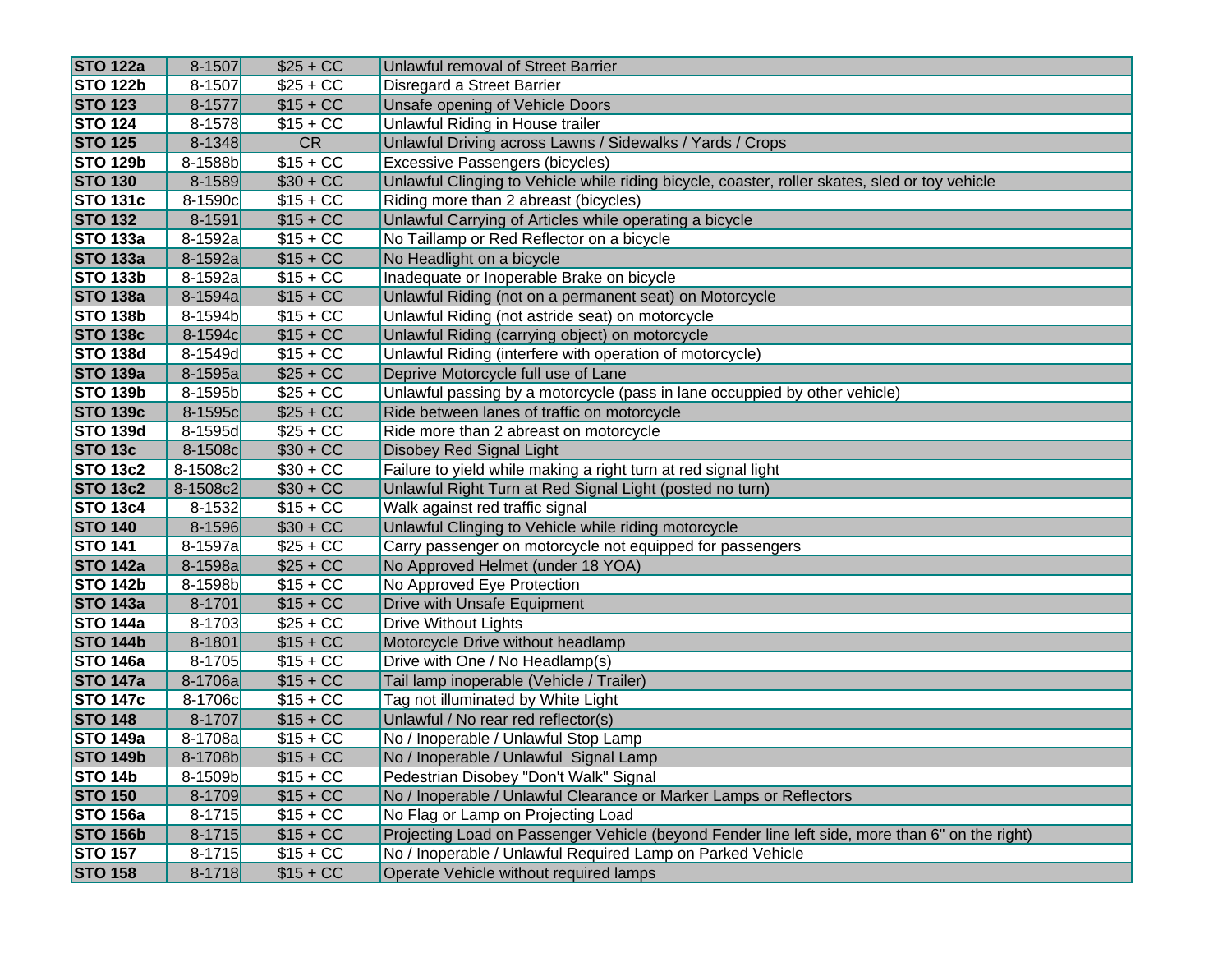| <b>STO 159a</b>  | $8 - 1719$ | $$15 + CC$ | Unlawful use of Spot Lamp                                                                           |
|------------------|------------|------------|-----------------------------------------------------------------------------------------------------|
| <b>STO 159b</b>  | $8 - 1719$ | $$15 + CC$ | Unlawful use of Fog Lamp                                                                            |
| <b>STO 159c</b>  | $8 - 1719$ | $$15 + CC$ | Unlawful use of Auxillary Passing Lamp                                                              |
| <b>STO 159d</b>  | $8 - 1719$ | $$15 + CC$ | Unlawful use of Auxiliary Driving Lamps                                                             |
| <b>STO 15a1</b>  | 8-1510a1   | $$30 + CC$ | Disobey Flashing Red Signal Light                                                                   |
| <b>STO 16</b>    | $8 - 1511$ | $$30 + CC$ | Disobey Lane Direction Control Signal                                                               |
| <b>STO 163a</b>  | $8 - 1723$ | $$25 + CC$ | Unlawful Cowl / Fender Lamp                                                                         |
| <b>STO 163b</b>  | $8 - 1723$ | $$25 + CC$ | Unlawful Running Board Lamp                                                                         |
| <b>STO 163c</b>  | $8 - 1723$ | $$25 + CC$ | Backup Lamp Illuminated while vehicle is in Forward Motion                                          |
| <b>STO 163d</b>  | $8 - 1723$ | $$25 + CC$ | <b>Unlawful Identification Lamp</b>                                                                 |
| <b>STO 163e</b>  | $8 - 1723$ | $$25 + CC$ | Unlawful Side Marker Lamp                                                                           |
| <b>STO 163f</b>  | $8 - 1723$ | $$25 + CC$ | <b>Unlawful Neon Ground Effect Lighting</b>                                                         |
| <b>STO 165a</b>  | 8-1725a    | $$25 + CC$ | Fail to Dim headlamps (500 feet Front)                                                              |
| <b>STO 165b</b>  | 8-1725b    | $$25 + CC$ | Fail to Dim headlamps (300 feet Rear)                                                               |
| <b>STO 167</b>   | $8 - 1727$ | $$30 + CC$ | Drive in excess of 25 MPH with Alternate Road lighting Equipment                                    |
| <b>STO 168b</b>  | $8 - 1728$ | $$15 + CC$ | Excessive Driving Lamps Illuminated (more than 4)                                                   |
| <b>STO 169b</b>  | 8-1729b    | $$15 + CC$ | Unlawful Display of Red Light (visible from front of vehicle)                                       |
| <b>STO 169c</b>  | 8-1729c    | $$15 + CC$ | Unlawful Flashing Light(s)                                                                          |
| <b>STO 169e</b>  | 8-1729     | $$15 + CC$ | Unlawful Color of Lighting Device or Reflector (rear of vehicle)                                    |
| <b>STO 173a</b>  | 8-1734a    | $$30 + CC$ | Inadequate Brakes                                                                                   |
| <b>STO 173b</b>  | 8-1734b    | $$30 + CC$ | <b>Inadequate Parking Brake</b>                                                                     |
| <b>STO 174a</b>  | 8-1738a    | $$15 + CC$ | Horn not working                                                                                    |
| <b>STO 174b</b>  | 8-1738b    | $$15 + CC$ | Unlawful use of Siren / Bell / Whistle                                                              |
| <b>STO 174c</b>  | 8-1738     | $$15 + CC$ | Unlawful use of Theft Alarm Signal                                                                  |
| <b>STO 175a</b>  | 8-1739a    | $$15 + CC$ | Inadequate Muffler                                                                                  |
| <b>STO 175b</b>  | 8-1739b    | $$15 + CC$ | Engine emit excessive Fumes / Smoke                                                                 |
| <b>STO 175.1</b> | 8-1761     | $$15 + CC$ | Unlawful Use of Compression Release Engine Braking (jake brake)                                     |
| <b>STO 176a</b>  | 8-1740a    | $$15 + CC$ | No Left side mirror                                                                                 |
| <b>STO 176b</b>  | 8-1740b    | $$15 + CC$ | No Center or Right Side Mirror                                                                      |
| <b>STO 177a</b>  | $8-1741a$  | $$30 + CC$ | Front, Side, rear window obstructed by non-transparent material (substantially obstructs, obscures) |
| <b>STO 177b</b>  | 8-1741b    | $$30 + CC$ | Front, Side, Rear window damaged (substantially obstructs, obscures view)                           |
| <b>STO 177c</b>  | 8-1741c    | $$15 + CC$ | No Windshield wiper                                                                                 |
| <b>STO 177d</b>  | $8-1741d$  | $$15 + CC$ | Windshield Wiper Inoperable                                                                         |
| <b>STO 178b</b>  | $8 - 1742$ | $$15 + CC$ | Unlawful use of Metal Tire                                                                          |
| <b>STO 178c</b>  | $8 - 1742$ | $$15 + CC$ | Unlawful use of studded tires                                                                       |
| <b>STO 178e</b>  | 8-1742e    | $$25 + CC$ | Tires in unsafe condition                                                                           |
| <b>STO 178.1</b> | 8-71742b   | $$15 + CC$ | Unlawful use of Wide-Base Single tires                                                              |
| <b>STO 179a</b>  | 8-1906a    | <b>CR</b>  | Unlawful spilling of load upon Roadway                                                              |
| <b>STO 179c</b>  | 8-1906c    | <b>CR</b>  | <b>Unsecure Load</b>                                                                                |
| <b>STO 17a</b>   | $8 - 1512$ | $$25 + CC$ | Unauthorized Sign, Signal, marking or device                                                        |
| <b>STO 18</b>    | $8 - 1513$ | <b>CR</b>  | Unlawful Interference with Traffic Control Device                                                   |
| <b>STO 180a</b>  | 8-1907a    | $$25 + CC$ | Inadequate / Unlawful Drawbar Hitch                                                                 |
| <b>STO 180a</b>  | 8-1907a    | $$25 + CC$ | Inadequate / No Safety Hitch                                                                        |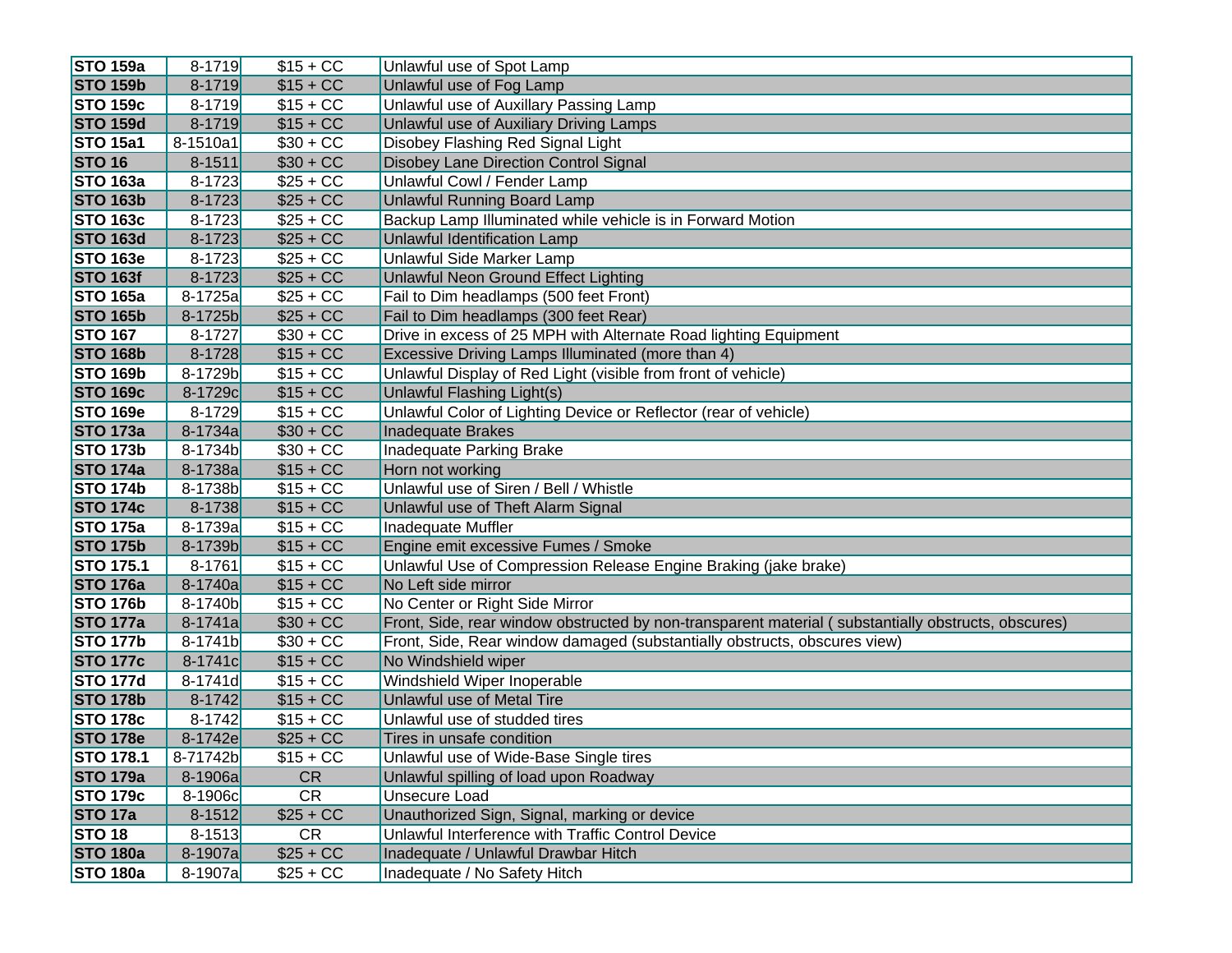| <b>STO 180b</b>   | 8-1907b     | $$15 + CC$ | No White Flag on Tow connection                                                                           |
|-------------------|-------------|------------|-----------------------------------------------------------------------------------------------------------|
| <b>STO 181a</b>   | 8-1749a     | <b>CR</b>  | <b>Unlawful Sun Screening Device</b>                                                                      |
| <b>STO 181c</b>   | $8 - 1749$  | $$15 + CC$ | Unlawful Non-Transparent or Reflective device, glaze or Film used on Headlamp                             |
| <b>STO 182.1</b>  | $8 - 2503$  | \$30       | Seat Belt Not Fastened 18 and > YOA                                                                       |
| <b>STO 182.1b</b> |             | \$60       | Seat Belt Not Fastened 14 to 17 YOA                                                                       |
| <b>STO 182</b>    | $8 - 1344$  | $$60 + CC$ | Child Safety Restraint not used                                                                           |
| <b>STO 183</b>    | 8-1801      | $$15 + CC$ | Unlawful / No headlight on Motorcycle                                                                     |
| <b>STO 184</b>    | $8 - 1802$  | $$15 + CC$ | Unlawful / No Tail Lamp on Motorcycle                                                                     |
| <b>STO 185</b>    | $8 - 1803$  | $$15 + CC$ | No Rear Reflector on Motorcycle                                                                           |
| <b>STO 186</b>    | $8 - 1804$  | $$15 + CC$ | Unlawful / No Stop Lamp on motorcycle                                                                     |
| <b>STO 187</b>    | $8 - 1805$  | $$15 + CC$ | Unlawful / No Multiple Beam Lighting on Motorcycle                                                        |
| <b>STO 189</b>    | 8-1807      | $$15 + CC$ | No Brake equipment on Motorcycle                                                                          |
| <b>STO 190</b>    | $8 - 1808$  | $$15 + CC$ | Inadequate Brakes on Motorcycle                                                                           |
| <b>STO 191</b>    | $8 - 1810$  | $$15 + CC$ | No Mirror on Motorcycle                                                                                   |
| <b>STO 191</b>    | $8 - 1810$  | $$15 + CC$ | No muffler and noise prevention on Motorcycle                                                             |
| <b>STO 191</b>    | 8-1810      | $$15 + CC$ | Unsafe tires on Motorcycle                                                                                |
| <b>STO 191</b>    | $8 - 1810$  | $$15 + CC$ | No Horn or warning device on Motorcycle                                                                   |
| <b>STO 192</b>    | $8-235a$    | <b>CR</b>  | No Driver's License                                                                                       |
| <b>STO 194</b>    | 8-262a1     | <b>CR</b>  | Drive while License Suspended / Revoked / Cancelled                                                       |
| <b>STO 195.1</b>  | 8-287       | <b>CR</b>  | Drive while a Habitual Violator                                                                           |
| <b>STO 195a</b>   | 8-237       | <b>CR</b>  | Drive in Violation of Restrictions                                                                        |
| <b>STO 196</b>    | $8 - 264$   | <b>CR</b>  | Permit Unauthorized Person to Drive                                                                       |
| <b>STO 197</b>    | $8 - 263$   | <b>CR</b>  | Permit Unauthorized Minor to Drive                                                                        |
| <b>STO 198a1</b>  | $8 - 142$   | <b>CR</b>  | No / Expired License Plate                                                                                |
| <b>STO 198a2</b>  | $8 - 142$   | <b>CR</b>  | Display / Possess Registration / Title / Plate / Decal / Parking Placard or ID that is False or cancelled |
| <b>STO 198a4</b>  | $8 - 133$   | <b>CR</b>  | <b>Illegible License Plate</b>                                                                            |
| <b>STO 198a4</b>  | $8 - 133$   | <b>CR</b>  | Remove / Conceal / Alter / Mark / Deface License Plate or ID mark                                         |
| <b>STO 198a5</b>  | $8 - 142$   | <b>CR</b>  | <b>Unlawful License Plate</b>                                                                             |
| <b>STO 199a</b>   | $8 - 260$   | <b>CR</b>  | Unlawful use of Driver's License                                                                          |
| <b>STO 199a1</b>  | $8 - 260$   | <b>CR</b>  | Display Fictitious or Fraudulently Altered Driver's License                                               |
| <b>STO 200a</b>   | 40-3104     | <b>CR</b>  | No Liability Insurance                                                                                    |
| <b>STO 200b</b>   | 40-3104     | <b>CR</b>  | Permit operation of Uninsured vehicle                                                                     |
| <b>STO 200d</b>   | 40-3104     | <b>CR</b>  | No Proof of Liability Insurance                                                                           |
| <b>STO 204b</b>   | 8-1558      | $FSx2+CC$  | Speeding in a School Zone                                                                                 |
| <b>STO 20b</b>    | n/a         | <b>CR</b>  | Unlafully Drive upon designated play street                                                               |
| STO 23a           | $8 - 1602$  | <b>CR</b>  | Leave the Scene of a Injury/Fatal Accident                                                                |
| <b>STO 24</b>     | $8 - 1603$  | CR         | Leave the Scene of a Attended Property Damage Accident                                                    |
| <b>STO 25</b>     | $8 - 1604$  | <b>CR</b>  | Fail to Give Information at a Injury/Fatal/Attended Property Damage Accident                              |
| <b>STO 26</b>     | $8 - 1605$  | CR         | Fail to Give Information at a Unattended Property Damage Accident                                         |
| <b>STO 27</b>     | $8 - 1606$  | CR         | Fail to Report Accident (Injury / Fatal / >\$1000 Damage)                                                 |
| <b>STO 28</b>     | $8 - 1608$  | CR         | <b>Falsify Accident Report</b>                                                                            |
| <b>STO 29</b>     | $8 - 1566$  | <b>CR</b>  | <b>Reckless Driving</b>                                                                                   |
| <b>STO 30.1</b>   | $8 - 2,144$ | CR         | DUI while driving a Commercial Motor Vehicle (.04)                                                        |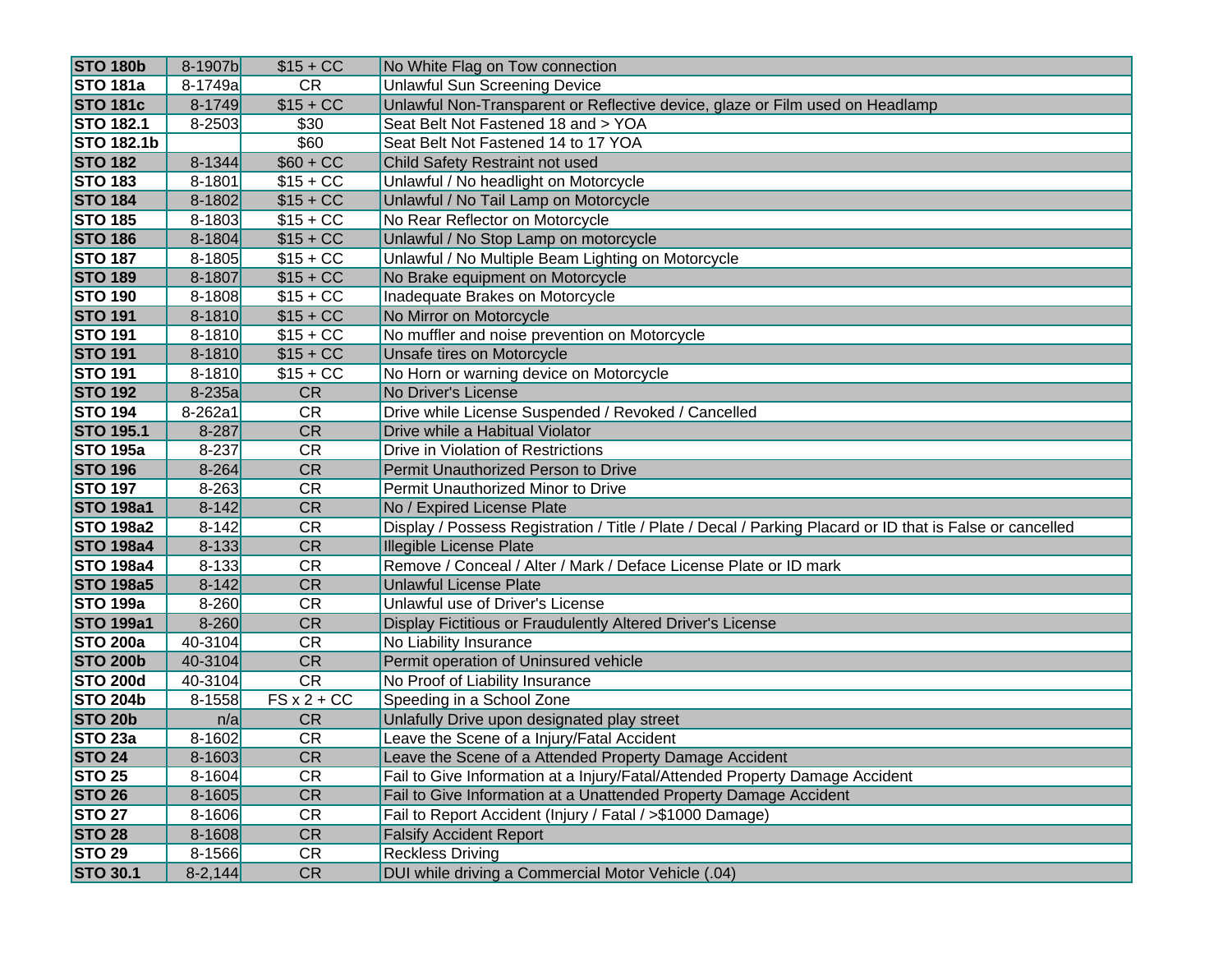| <b>STO 30.2d</b>  | $8 - 1012$  | $$35 + CC$ | <b>Refusal of Preliminary Breath Test</b>                            |
|-------------------|-------------|------------|----------------------------------------------------------------------|
| <b>STO 30.3a</b>  | 8-1017      | <b>CR</b>  | Unlawful Tampering with Ignition Interlock Device                    |
| <b>STO 30a1</b>   | 8-1567a1    | <b>CR</b>  | DUI while BAC is .08 or more                                         |
| <b>STO 30a3</b>   | 8-1567a3    | <b>CR</b>  | DUI to a degree that renders the person incapable of safely driving  |
| <b>STO 30a4</b>   | 8-1567a4    | <b>CR</b>  | DUI of drugs, or combination of drugs                                |
| <b>STO 30a5</b>   | 8-1567a5    | <b>CR</b>  | DUI of a combination of Alcohol and Drugs                            |
| STO 31a           | 8-1568a     | <b>CR</b>  | Attempt to Flee/Elude an Officer                                     |
| <b>STO 32</b>     | 8-1557      | $$60 + CC$ | Drive without due regard to road / weather conditions                |
| STO <sub>33</sub> | 8-1558      | $FS + CC$  | Speeding<br>in a<br>zone                                             |
| STO 34a           | 8-1561a     | $$15 + CC$ | Impede traffic by driving slowly                                     |
| <b>STO 35</b>     | 8-1562      | <b>CR</b>  | Ride Motor Driven Cycle in excess of 35 MPH without proper equipment |
| <b>STO 37</b>     | 8-1565a     | <b>CR</b>  | Racing upon Roadway / Exhibition of Speed or Acceleration            |
| STO 38a           | $8 - 1514a$ | $$25 + CC$ | Unlawful driving upon the left-hand side of the roadway              |
| <b>STO 39</b>     | $8 - 1515$  | $$30 + CC$ | Unlawful passing, Vehicles proceeding in opposite directions         |
| STO 40a           | $8 - 1516$  | $$30 + CC$ | Improper Passing on the Left                                         |
| STO 40b           | 8-1516b     | $$35 + CC$ | Increase speed to avoid being passed                                 |
| STO 41b           | 8-1517b     | $$30 + CC$ | Unsafe passing on the Right                                          |
| <b>STO 42</b>     | $8 - 1518$  | $$30 + CC$ | Unsafe passing on the Left                                           |
| STO 43a           | 8-1519a     | $$30 + CC$ | Unlawful Passing on the Left                                         |
| STO 44a           | $8 - 1519$  | $$30 + CC$ | Pass in posted "no passing" zone                                     |
| $STO$ 45a         | $8 - 1521a$ | $$30 + CC$ | Drive wrong way on one way street                                    |
| STO 45b           | 8-1521b     | $$30 + CC$ | Drive wrong way on rotary traffic island                             |
| STO 46a           | 8-1522a     | $$30 + CC$ | Unsafe Lane Change                                                   |
| STO 46b           | 8-1522b     | $$25 + CC$ | Unsafe / Unlaful driving in center lane of a 3 lane roadway          |
| <b>STO 47</b>     | 8-1523      | $$25 + CC$ | <b>Following to Closely</b>                                          |
| STO 48a           | $8 - 1524$  | $$25 + CC$ | Drive in area between roadways of a divided highway                  |
| <b>STO 49a1</b>   | 8-1545a1    | $$30 + CC$ | Improper Right Turn                                                  |
| <b>STO 49a2</b>   | 8-1545a2    | $$30 + CC$ | Improper Left Turn                                                   |
| STO 49b           | 8-1545b     | $$30 + CC$ | Unlawful use of Two-Way Left Turn Lane                               |
| STO 49c           | 8-1545c     | $$30 + CC$ | <b>Disobey Pavement Markings</b>                                     |
| STO 50a           |             | $$25 + CC$ | Disobey Sign (no left, right or U-turn)                              |
| STO 50b           |             | $$25 + CC$ | Disobey Temporary Sign (no right, left, u turns)                     |
| <b>STO 51</b>     | $8 - 1546$  | $$25 + CC$ | Unsafe or Unlawful U-Turn                                            |
| <b>STO 53</b>     | 8-1547      | $$15 + CC$ | Unsafe start of Parked vehicle                                       |
| STO 54a           | $8 - 1548$  | $$25 + CC$ | <b>Unsafe Turn / Unsafe Movement</b>                                 |
| STO 54b           | 8-1548b     | $$25 + CC$ | Fail to signal Turn or Lane Change                                   |
| <b>STO 54c</b>    | 8-1548c     | $$25 + CC$ | Fail to Signal Stop                                                  |
| <b>STO 56</b>     | 8-1550      | $$15 + CC$ | Improper Hand Signal (Stop/Turn)                                     |
| STO 57a           | $8 - 1526$  | $$30 + CC$ | Failure to yield to vehicle on right (open intersection)             |
| <b>STO 58</b>     | 8-1527      | $$30 + CC$ | Failure to yield while making left turn                              |
| STO 59b           | $8 - 1528$  | $$30 + CC$ | Failure to yield at posted stop                                      |
| STO 59b           | $8 - 1528$  | $$30 + CC$ | Disobey Stop Sign                                                    |
| STO 59c           | $8 - 1528$  | $$30 + CC$ | Failure to yield at posted yield                                     |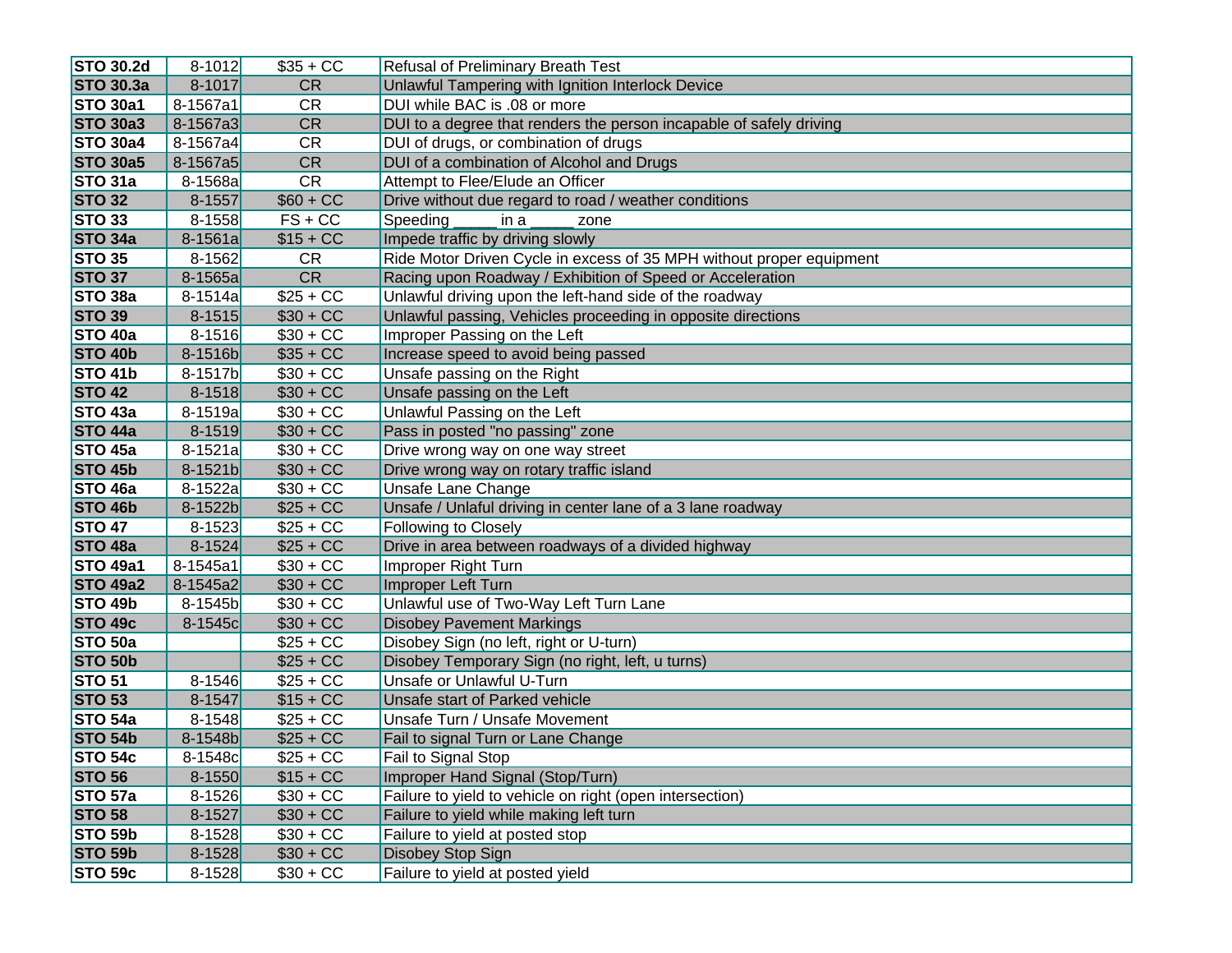| <b>STO 6</b>       | $8 - 1503$   | <b>CR</b>  | Disobey a Lawful Order (Police / Fire)                                          |
|--------------------|--------------|------------|---------------------------------------------------------------------------------|
| <b>STO 60</b>      | $8 - 1529$   | $$30 + CC$ | Failure to yield when entering roadway                                          |
| <b>STO 61</b>      | $8 - 1530$   | $$50 + CC$ | Failure to yield to emergency vehicle                                           |
| <b>STO 61.1</b>    | 8-1530b      | $$50 + CC$ | Unlawful passing of a Stationary Emergency Vehicle                              |
| <b>STO 62</b>      | $8 - 1531$   | $$25 + CC$ | Unlawful passing of a Stationary Authorized Construction or Maintenance Vehicle |
| STO <sub>63a</sub> | 8-1532       | $$15 + CC$ | Pedestrian Disobey Traffic control device                                       |
| STO 64a            | 8-1533a      | $$35 + CC$ | Fail to yield to pedestrian in crosswalk                                        |
| STO 64b            | 8-1533b      | $$25 + CC$ | Pedestrian suddenly leave curb                                                  |
| STO 64d            | 8-1533d      | $$35 + CC$ | Pass vehicle stopped for pedestrian                                             |
| STO <sub>65a</sub> | 8-1537d      | $$15 + CC$ | Pedestrian Fail to yield to vehicle                                             |
| STO 65c            | 8-1534c      | $$15 + CC$ | Jaywalk (not in crosswalk, two adjacent intersections signal controlled         |
| STO 65d            | 8-1534d      | $$15 + CC$ | Jaywalk (diagonally at intersection)                                            |
| <b>STO 66</b>      | $8 - 1535$   | $$15 + CC$ | Fail to exercise care to avoid pedestrian                                       |
| <b>STO 67</b>      | $8 - 1536$   | $$10 + CC$ | Pedestrian Fail to use Right half of Crosswalk                                  |
| STO 68a            | 8-1537a      | $$15 + CC$ | Unlawfully walk upon roadway when sidewalk is available                         |
| STO <sub>68b</sub> | 8-1537b      | $$15 + CC$ | Unlawfully walk upon                                                            |
| <b>STO 68c</b>     | 8-1537c      | $$15 + CC$ | Unlawfully walk upon wrong side of roadway (no sidewalk, shoulder available)    |
| STO <sub>69a</sub> | 8-1538a      | $$15 + CC$ | Unlawfully Soliciting a ride                                                    |
| STO 69b            | 8-1538b      | $$15 + CC$ | Unlawfully Soliciting employment, business or contributions upon a highway      |
| <b>STO 70</b>      | 8-1539       | $$15 + CC$ | Drive through Safety Zone                                                       |
| <b>STO 71</b>      | $8 - 1540$   | $$25 + CC$ | Fail to yield to Pedestrian on Sidewalk                                         |
| STO <sub>72a</sub> | 8-1541       | $$25 + CC$ | Pedestrian Fail to yield to authorized emergency vehicle                        |
| <b>STO 73</b>      | $8 - 1542$   | $$35 + CC$ | Fail to yield to blind pedestrian                                               |
| <b>STO 74</b>      | $8 - 1543$   | <b>CR</b>  | Pedestrian Under the Influence upon Highway                                     |
| STO 75b            | $8 - 1544$   | <b>CR</b>  | Pedestrian Disobey Railroad Gate, barrier                                       |
| <b>STO 76a1</b>    | 8-1551a1     | $$40 + CC$ | Disobey RR Crossing Signal Light                                                |
| STO 76b            | 8-1551b      | $$40 + CC$ | <b>Disobey RR Crossing Gate</b>                                                 |
| <b>STO 77</b>      | $8 - 1552$   | $$30 + CC$ | Disobey RR Crossing Stop Sign                                                   |
| <b>STO 78</b>      | $8 - 1553$   | $$50 + CC$ | Certain Vehicles Fail to Stop at Railroad Crossing                              |
| STO <sub>81a</sub> | $8 - 1556$   | $$50 + CC$ | Unlawfully Pass School Bus                                                      |
| STO 82a            | 8-1556a      | $$50 + CC$ | Unlawfully Pass Church or Day Care Bus                                          |
| <b>STO 85a1</b>    | 8-1571a1     | \$15       | Double Park                                                                     |
| <b>STO 85a10</b>   | 8-1571a1     | \$15       | Park In the areas between roadways of divided highway                           |
| <b>STO 85a11</b>   | 8-1571a1     | \$15       | Park Any Place signs prohibit stopping                                          |
| <b>STO 85a2</b>    | 8-1571a1     | \$15       | Park On a Sidewalk                                                              |
| <b>STO 85a3</b>    | 8-1571a1     | \$15       | Park Within an Intersection                                                     |
| <b>STO 85a4</b>    | 8-1571a1     | \$15       | Park On a Crosswalk                                                             |
| <b>STO 85a5</b>    | 8-1571a1     | \$15       | Park In a Safety Zone                                                           |
| <b>STO 85a6</b>    | $8 - 1571a1$ | \$15       | Park Alongside / Opposite any street excavation/obstruction                     |
| <b>STO 85a7</b>    | 8-1571a1     | \$15       | Park Upon a Bridge                                                              |
| <b>STO 85a8</b>    | $8 - 1571a1$ | \$15       | <b>Park Upon Railroad Tracks</b>                                                |
| <b>STO 85a9</b>    | 8-1571a1     | \$15       | Park On Controlled Access Highway                                               |
| <b>STO 85b1</b>    | 8-1571a2     | \$15       | Park In front of public / private drive                                         |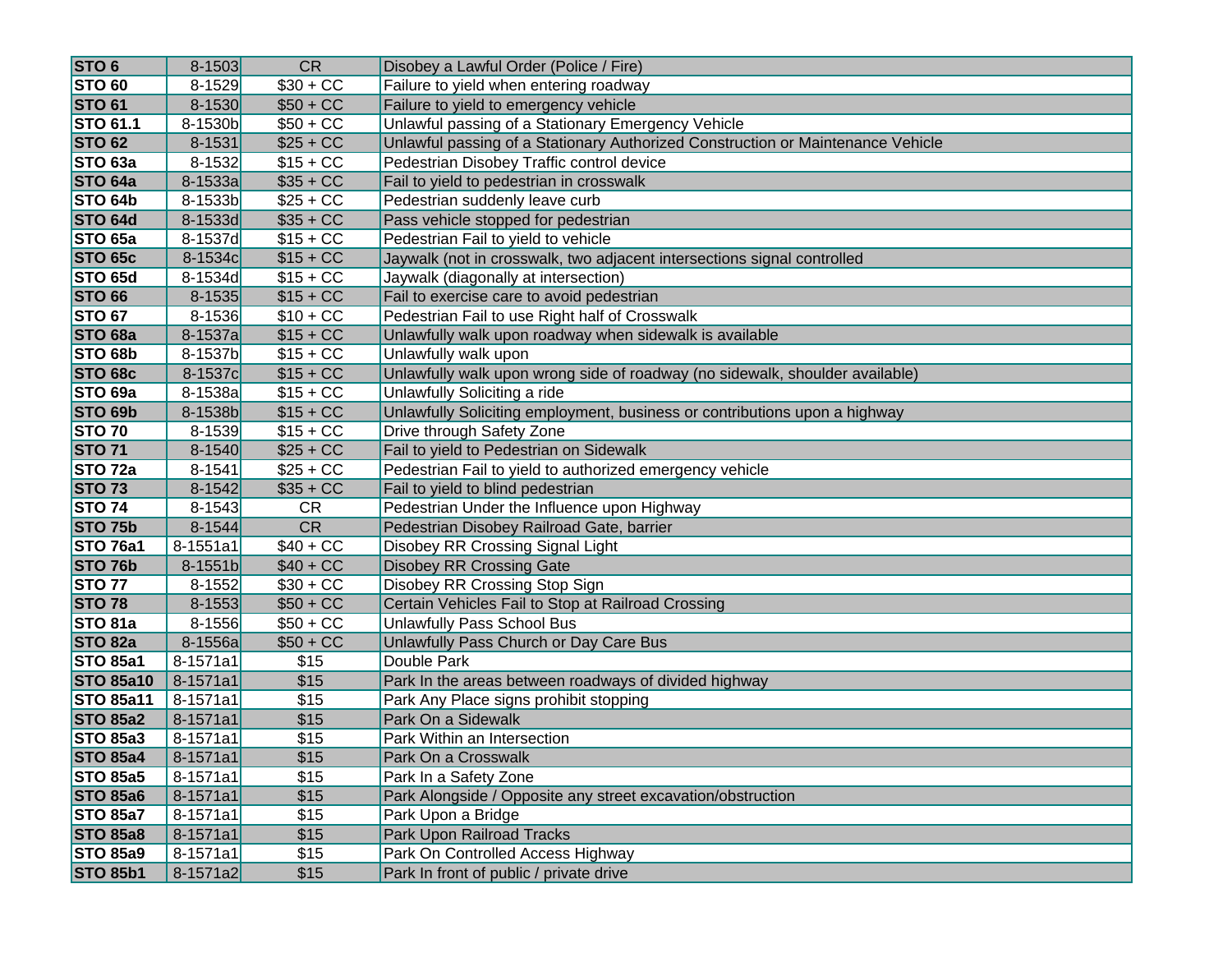| <b>STO 85b2</b> | 8-1571a2     | \$15       | Park Within 15 feet of a Fire Hydrant                |
|-----------------|--------------|------------|------------------------------------------------------|
| <b>STO 85b3</b> | 8-1571a2     | \$15       | Park Within 20 feet of a Crosswalk                   |
| <b>STO 85b4</b> | 8-1571a2     | \$15       | Park Within 30 feet of a stop sign or traffic signal |
| <b>STO 85b5</b> | 8-1571a2     | \$15       | Park Within 20 feet a Fire Station Entrance          |
| <b>STO 86</b>   | $8 - 1572$   | \$15       | Park Excess of 12 inches from curb (parallel)        |
| STO 86a         | $8 - 1572$   | \$15       | Left Side Parking                                    |
| <b>STO 87.1</b> | $8 - 1,130$  | \$15       | Unlawful use of accessible Parking I.D. device       |
| STO 87a         | $8 - 1,129$  | $$50 + CC$ | Park Within a Handicap Stall                         |
| STO 88a         | n/a          | \$15       | Park For purpose of displaying vehicle for Sale      |
| <b>STO 89</b>   | n/a          | \$15       | Park Not within marked stall / space                 |
| <b>STO 90</b>   | n/a          | \$15       | Park Blocking Street (Leaving less than 10 feet)     |
| <b>STO 92a</b>  | n/a          | \$15       | Park In Alley (not loading / unloading)              |
| <b>STO 93</b>   | n/a          | \$15       | Disabled Vehicle on Roadway / Sidestrip              |
| <b>STO 94</b>   | n/a          | \$15       | Parking in areas adjacent to Schools                 |
| <b>STO 96</b>   | $8 - 1571a1$ | \$15       | Park In Posted NO ParkING area                       |
| <b>STO 97</b>   | n/a          | \$15       | Park In limited time Parking zone (excess time)      |
| <b>STO 99</b>   | n/a          | \$15       | Park in Loading / Unloading Zone                     |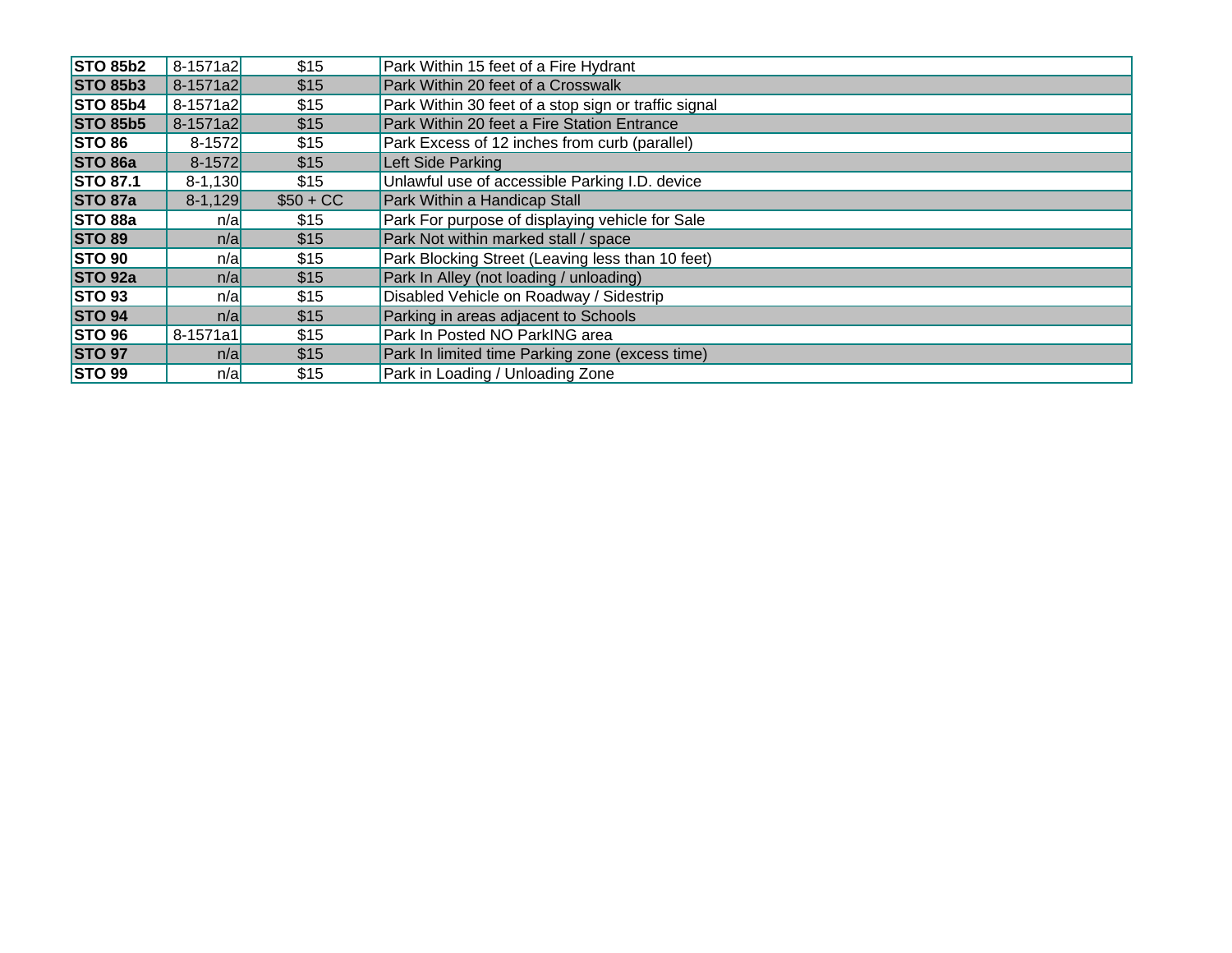|                                   |              |                                       | <b>PARKING</b>                                                             |
|-----------------------------------|--------------|---------------------------------------|----------------------------------------------------------------------------|
| <b>CITY</b>                       | <b>STATE</b> | <b>FINE</b>                           | <b>DESCRIPTION</b>                                                         |
| 23-301                            | n/a          | \$15                                  | Trespass for the Purpose of Parking                                        |
| 23-302                            | n/a          | \$15                                  | For purpose of advertising                                                 |
| 23-303                            | n/a          | \$15                                  | Park in excess of 72 hours                                                 |
| 23-304                            | n/a          | \$15                                  | Buses, Trucks, Trailers, etc In a residential district longer than 2 hours |
| 23-305                            | n/a          | \$15                                  | Park in Truck Loading Zone                                                 |
| 23-306                            | 8-1571a1     | \$15                                  | <b>Yellow Zone</b>                                                         |
| 23-307                            | n/a          | \$15                                  | In Alley (business district, not a delivery vehicle)                       |
| <b>STO 85a1</b>                   | 8-1571a1     | \$15                                  | Double Park                                                                |
| <b>STO 85a10</b>                  | 8-1571a1     | \$15                                  | Park In the areas between roadways of divided highway                      |
| <b>STO 85a11</b>                  | 8-1571a1     | \$15                                  | Park Any Place signs prohibit stopping                                     |
| <b>STO 85a2</b>                   | 8-1571a1     | \$15                                  | Park On a Sidewalk                                                         |
| <b>STO 85a3</b>                   | 8-1571a1     | \$15                                  | Park Within an Intersection                                                |
| <b>STO 85a4</b>                   | 8-1571a1     | \$15                                  | Park On a Crosswalk                                                        |
| <b>STO 85a5</b>                   | 8-1571a1     | \$15                                  | Park In a Safety Zone                                                      |
| <b>STO 85a6</b>                   | 8-1571a1     | \$15                                  | Park Alongside / Opposite any street excavation/obstruction                |
| <b>STO 85a7</b>                   | 8-1571a1     | \$15                                  | Park Upon a Bridge                                                         |
| <b>STO 85a8</b>                   | 8-1571a1     | \$15                                  | Park Upon Railroad Tracks                                                  |
| <b>STO 85a9</b>                   | 8-1571a1     | \$15                                  | Park On Controlled Access Highway                                          |
| <b>STO 85b1</b>                   | 8-1571a2     | \$15                                  | Park In front of public / private drive                                    |
| <b>STO 85b2</b>                   | 8-1571a2     | \$15                                  | Park Within 15 feet of a Fire Hydrant                                      |
| <b>STO 85b3</b>                   | 8-1571a2     | \$15                                  | Park Within 20 feet of a Crosswalk                                         |
| <b>STO 85b4</b>                   | 8-1571a2     | \$15                                  | Park Within 30 feet of a stop sign or traffic signal                       |
| <b>STO 85b5</b>                   | 8-1571a2     | \$15                                  | Park Within 20 feet a Fire Station Entrance                                |
| <b>STO 86</b>                     | $8 - 1572$   | \$15                                  | Park Excess of 12 inches from curb (parallel)                              |
| STO <sub>86a</sub>                | $8 - 1572$   | \$15                                  | Left Side Parking                                                          |
| <b>STO 87.1</b>                   | $8 - 1,130$  | \$15                                  | Unlawful use of accessible Parking I.D. device                             |
| <b>STO 87a</b>                    | $8-1,129$    | $$50 + CC$                            | Park Within a Handicap Stall                                               |
| STO 88a                           | n/a          | \$15                                  | Park For purpose of displaying vehicle for Sale                            |
| <b>STO 89</b>                     | n/a          | \$15                                  | Park Not within marked stall / space                                       |
| <b>STO 90</b>                     | n/a          | \$15                                  | Park Blocking Street (Leaving less than 10 feet)                           |
| STO <sub>92a</sub>                | n/a          | \$15                                  | Park In Alley (not loading / unloading)                                    |
| <b>STO 93</b>                     | n/a          | \$15                                  | Disabled Vehicle on Roadway / Sidestrip                                    |
| <b>STO 94</b>                     | n/a          | \$15                                  | Parking in areas adjacent to Schools                                       |
| <b>STO 96</b>                     | 8-1571a1     | \$15                                  | Park In Posted NO ParkING area                                             |
| <b>STO 97</b>                     | n/a          | \$15                                  | Park In limited time Parking zone (excess time)                            |
| <b>STO 99</b>                     | n/a          | \$15                                  | Park in Loading / Unloading Zone                                           |
| 23-605                            | n/a          | \$15                                  | Unlawful Parking in a Limited Time Parking Zone (defined by Article 6)     |
| 23-605d                           | n/a          | $$15 + CC$                            | Erase Chalk marks / Remove Tow Notice                                      |
| <b>STO 107</b>                    | $8 - 1573$   | \$15                                  | Unattended vehicle (engine running, brake not set, keys in ignition)       |
| <b>STO 53</b>                     | 8-1547       | $$15 + CC$                            | Unsafe start of Parked vehicle                                             |
|                                   |              |                                       | <b>SPEED</b>                                                               |
| <b>STO 204(b)</b>                 | n/a          | $FS(dbl) + CC$                        | Speeding in a School Zone                                                  |
| <b>STO 33</b>                     | 8-1558       | $FS + CC$                             | Speeding $\_$<br>in a<br>zone                                              |
| STO <sub>34a</sub>                | 8-1561a      | $$15 + CC$                            | Impede traffic by driving slowly                                           |
| <b>STO 35</b>                     | 8-1562       | CR                                    | Ride Motor Driven Cycle in excess of 35 MPH without proper equipment       |
| <b>STO 37</b>                     | 8-1565a      | CR                                    | Racing upon Roadway / Exhibition of Speed or Acceleration                  |
|                                   |              | note: \$125 plus \$20 per MPH over 40 |                                                                            |
| <b>Speed over</b><br><b>Limit</b> | <b>Fine</b>  |                                       | Fine Schedule is Doubled for School Zone Speeding                          |
| $1 - 10$                          | \$25         |                                       |                                                                            |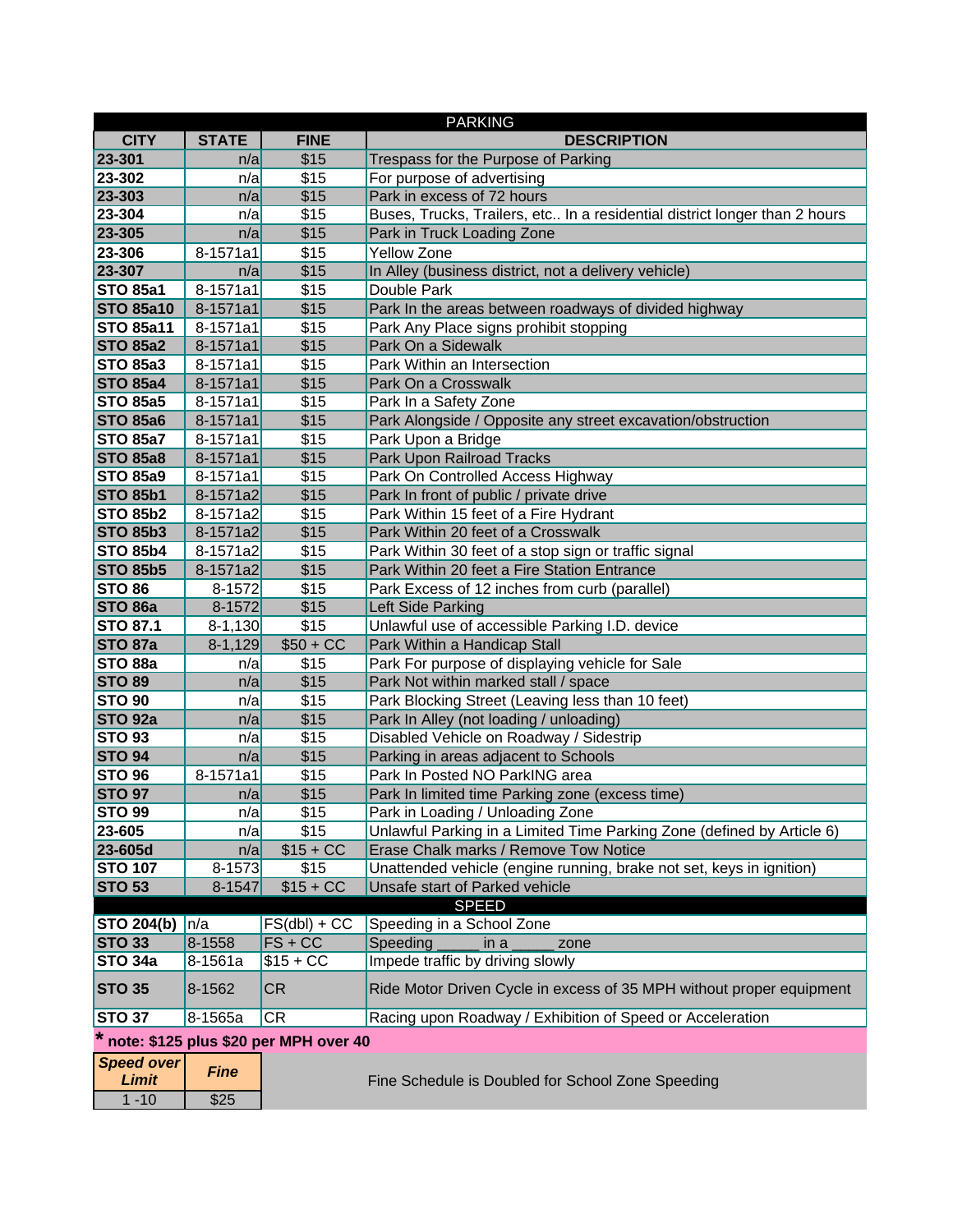| over 40         | $\star$          |  |
|-----------------|------------------|--|
| 40              | \$125            |  |
| 39              | \$120            |  |
| 38              | \$115            |  |
| 37              | \$110            |  |
| $\overline{36}$ | \$105            |  |
| 35              | \$100            |  |
| $\overline{34}$ | \$95             |  |
| 33              | \$90             |  |
| 32              | \$85             |  |
| 31              | \$80             |  |
| 30              | \$75             |  |
| 29              | \$72             |  |
| 28              | \$69             |  |
| 27              | \$66             |  |
| 26              | \$63             |  |
| 25              | $\overline{$}60$ |  |
| $\overline{24}$ | \$57             |  |
| 23              | \$54             |  |
| $\overline{22}$ | \$51             |  |
| 21              | \$48             |  |
| $\overline{20}$ | \$45             |  |
| 19              | $\sqrt{43}$      |  |
| 18              | \$39<br>\$41     |  |
| 16<br>17        | \$37             |  |
| 15              | \$35             |  |
| $\overline{14}$ | \$33             |  |
| 13              | \$31             |  |
| $\overline{12}$ | \$29             |  |
| 11              | \$27             |  |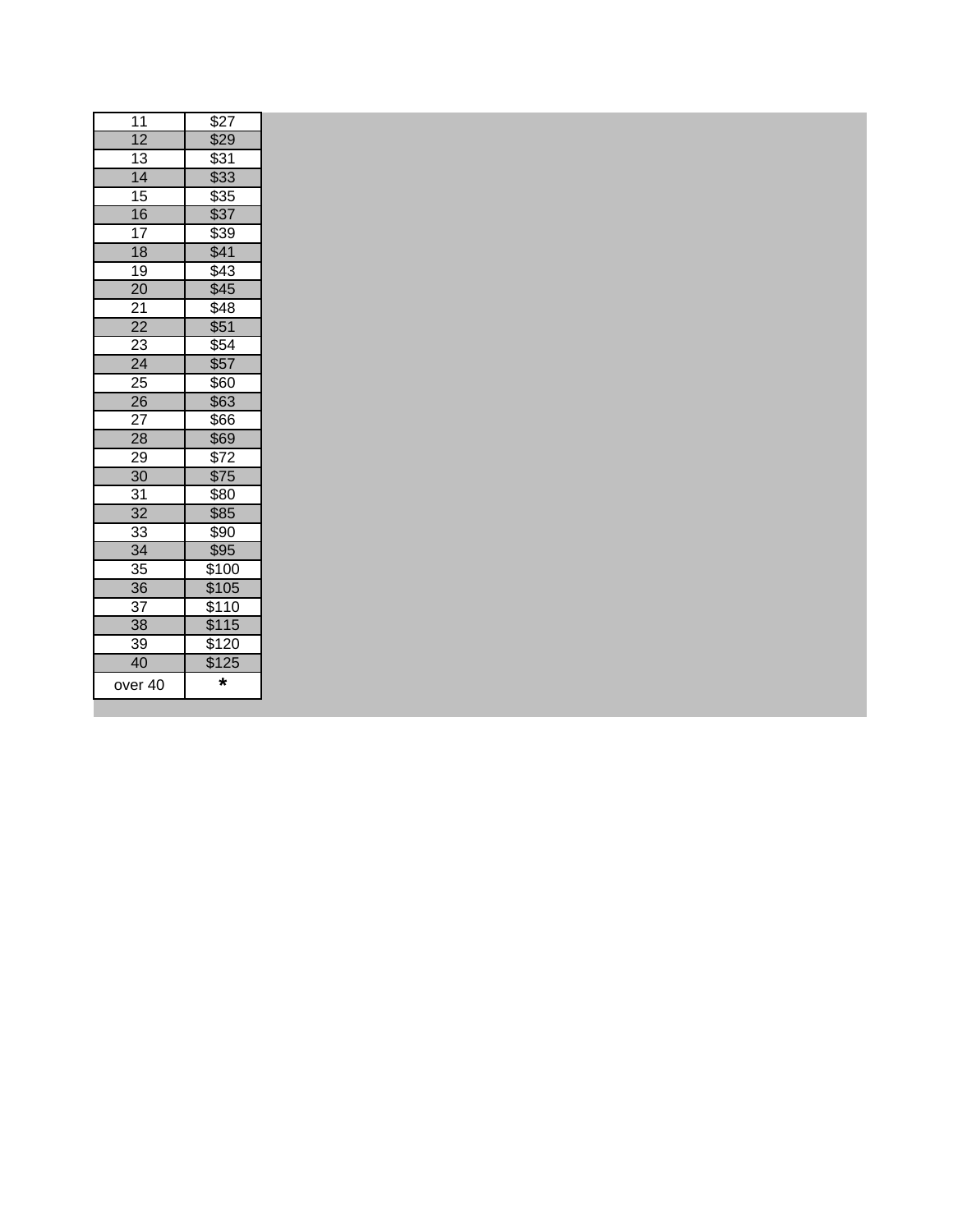|                                    |              |                     | <b>EQUIPMENT</b>                                                                                    |
|------------------------------------|--------------|---------------------|-----------------------------------------------------------------------------------------------------|
| <b>CITY</b>                        | <b>STATE</b> | <b>FINE</b>         | <b>DESCRIPTION</b>                                                                                  |
| <b>STO 143a</b>                    |              |                     | 8-1701 \$15 + CC Drive with Unsafe Equipment                                                        |
| <b>STO 144a</b>                    |              |                     | 8-1703 \$25 + CC Drive Without Lights                                                               |
| <b>STO 146a</b>                    |              |                     | 8-1705 $$15 + CC$ Drive with One / No Headlamp(s)                                                   |
| <b>STO 147a</b>                    |              |                     | 8-1706a \$15 + CC Tail lamp inoperable (Vehicle / Trailer)                                          |
| <b>STO 147c</b>                    |              |                     | 8-1706c \$15 + CC Tag not illuminated by White Light                                                |
| <b>STO 148</b>                     |              |                     | 8-1707 $$15 + CC$ Unlawful / No rear red reflector(s)                                               |
| <b>STO 149a</b>                    |              |                     | 8-1708a \$15 + CC No / Inoperable / Unlawful Stop Lamp                                              |
| <b>STO 149b</b>                    |              |                     | 8-1708b \$15 + CC   No / Inoperable / Unlawful Signal Lamp                                          |
| <b>STO 150</b>                     |              |                     | 8-1709 \$15 + CC   No / Inoperable / Unlawful Clearance or Marker Lamps or Reflectors               |
| <b>STO 156a</b>                    |              |                     | 8-1715 \$15 + CC No Flag or Lamp on Projecting Load                                                 |
|                                    |              |                     | Projecting Load on Passenger Vehicle (beyond Fender line left side,                                 |
| <b>STO 156b</b>                    |              |                     | 8-1715 $$15 + CC$ more than 6" on the right)                                                        |
| <b>STO 157</b>                     |              |                     | 8-1715 \$15 + CC No / Inoperable / Unlawful Required Lamp on Parked Vehicle                         |
| <b>STO 158</b>                     |              |                     | 8-1718 \$15 + CC Operate Vehicle without required lamps                                             |
| <b>STO 159a</b>                    |              |                     | 8-1719 \$15 + CC Unlawful use of Spot Lamp                                                          |
| <b>STO 159b</b>                    |              |                     | 8-1719 $$15 + CC$ Unlawful use of Fog Lamp                                                          |
| <b>STO 159c</b>                    |              |                     | 8-1719 \$15 + CC Unlawful use of Auxillary Passing Lamp                                             |
| <b>STO 159d</b>                    |              |                     | 8-1719 \$15 + CC Unlawful use of Auxiliary Driving Lamps                                            |
| <b>STO 163a</b>                    |              |                     | 8-1723 \$25 + CC Unlawful Cowl / Fender Lamp                                                        |
| <b>STO 163b</b>                    |              |                     | 8-1723 \$25 + CC Unlawful Running Board Lamp                                                        |
| <b>STO 163c</b>                    |              |                     | 8-1723 \$25 + CC Backup Lamp Illuminated while vehicle is in Forward Motion                         |
| <b>STO 163d</b><br><b>STO 163e</b> |              |                     | 8-1723 \$25 + CC Unlawful Identification Lamp                                                       |
| <b>STO 163f</b>                    |              |                     | 8-1723 \$25 + CC Unlawful Side Marker Lamp<br>8-1723 \$25 + CC Unlawful Neon Ground Effect Lighting |
| <b>STO 165a</b>                    |              |                     | 8-1725a $$25 + CC$ Fail to Dim headlamps (500 feet Front)                                           |
| <b>STO 165b</b>                    |              |                     | 8-1725b \$25 + CC   Fail to Dim headlamps (300 feet Rear)                                           |
| <b>STO 167</b>                     |              |                     | 8-1727 \$30 + CC Drive in excess of 25 MPH with Alternate Road lighting Equipment                   |
| <b>STO 168b</b>                    |              |                     | 8-1728 \$15 + CC Excessive Driving Lamps Illuminated (more than 4)                                  |
| <b>STO 169b</b>                    |              |                     | 8-1729b \$15 + CC Unlawful Display of Red Light (visible from front of vehicle)                     |
| <b>STO 169c</b>                    |              |                     | 8-1729c \$15 + CC Unlawful Flashing Light(s)                                                        |
| <b>STO 169e</b>                    |              |                     | 8-1729 \$15 + CC Unlawful Color of Lighting Device or Reflector (rear of vehicle)                   |
| <b>STO 173a</b>                    |              |                     | 8-1734a $$30 + CC$ Inadequate Brakes                                                                |
| <b>STO 173b</b>                    |              |                     | 8-1734b \$30 + CC Inadequate Parking Brake                                                          |
| <b>STO 174a</b>                    |              |                     | 8-1738a $$15 + CC$ Horn not working                                                                 |
| <b>STO 174b</b>                    |              |                     | 8-1738b \$15 + CC Unlawful use of Siren / Bell / Whistle                                            |
| <b>STO 174c</b>                    |              |                     | 8-1738 \$15 + CC Unlawful use of Theft Alarm Signal                                                 |
| <b>STO 175a</b>                    |              |                     | 8-1739a $$15 + CC$ Inadequate Muffler                                                               |
| <b>STO 175b</b>                    |              |                     | 8-1739b \$15 + CC Engine emit excessive Fumes / Smoke                                               |
| <b>STO 176a</b>                    |              |                     | 8-1740a $$15 + CC$ No Left side mirror                                                              |
| <b>STO 176b</b>                    |              |                     | 8-1740b \$15 + CC No Center or Right Side Mirror                                                    |
| <b>STO 177a</b>                    |              | $8-1741a$ \$30 + CC | Front, Side, rear window obstructed by non-transparent material (                                   |
|                                    |              |                     | substantially obstructs, obscures)                                                                  |
| <b>STO 177b</b>                    |              | $8-1741b$ \$30 + CC | Front, Side, Rear window damaged (substantially obstructs,                                          |
|                                    |              |                     | obscures view)                                                                                      |
| <b>STO 177c</b>                    |              |                     | 8-1741c \$15 + CC No Windshield wiper                                                               |
| <b>STO 177d</b>                    |              |                     | 8-1741d \$15 + CC Windshield Wiper Inoperable                                                       |
| <b>STO 178b</b>                    |              |                     | 8-1742 \$15 + CC Unlawful use of Metal Tire                                                         |
| <b>STO 178c</b>                    |              |                     | 8-1742 \$15 + CC Unlawful use of studded tires                                                      |
| <b>STO 178e</b>                    |              |                     | 8-1742e \$25 + CC Tires in unsafe condition                                                         |
| <b>STO 178.1</b>                   |              |                     | 8-71742b \$15 + CC Unlawful use of Wide-Base Single tires                                           |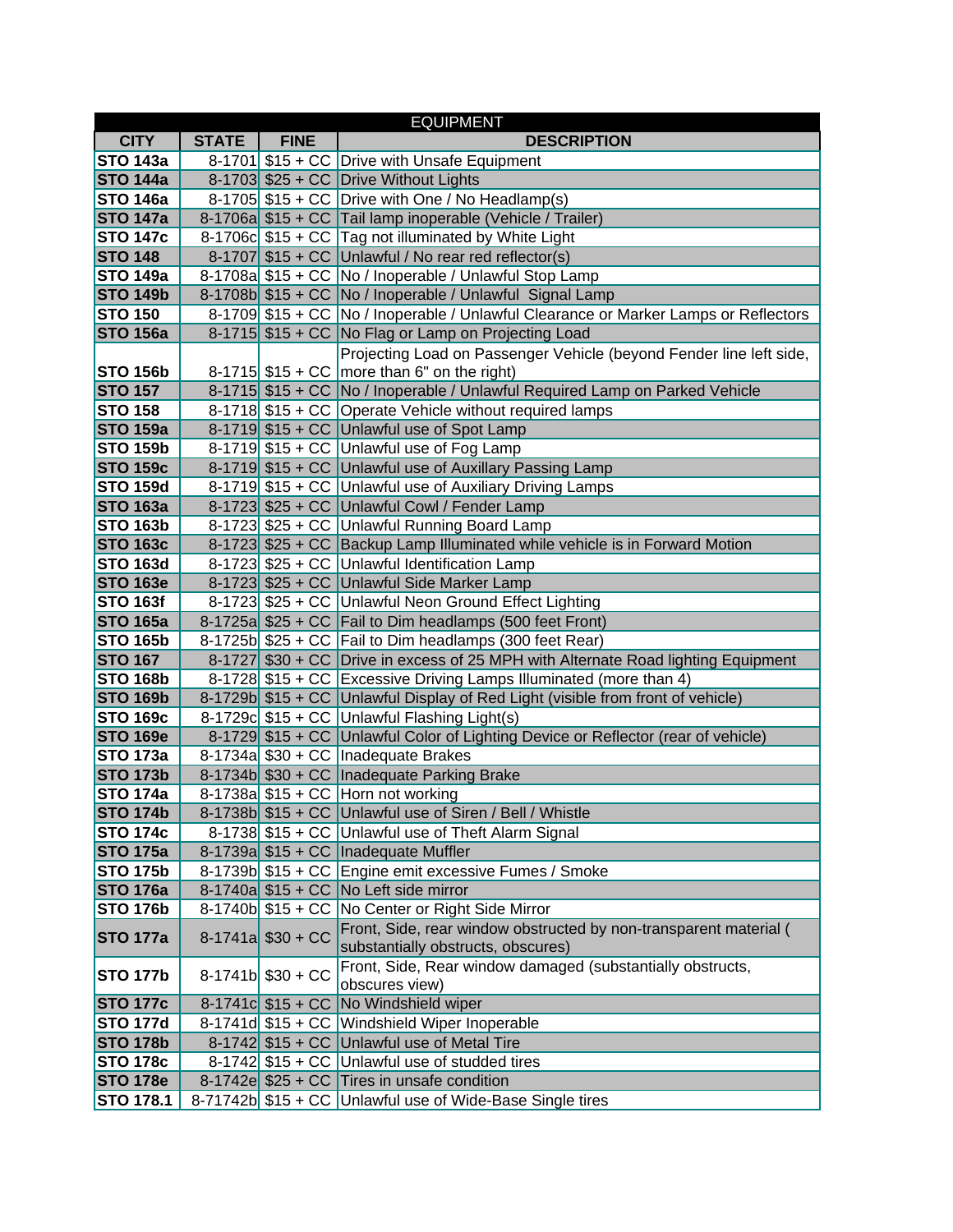| <b>STO 180a</b> |          | 8-1907a \$25 + CC   Inadequate / Unlawful Drawbar Hitch           |
|-----------------|----------|-------------------------------------------------------------------|
| <b>STO 180a</b> |          | 8-1907a \$25 + CC   Inadequate / No Safety Hitch                  |
| <b>STO 180b</b> |          | 8-1907b \$15 + CC No White Flag on Tow connection                 |
| <b>STO 181a</b> | 8-1749al | <b>CR</b>   Unlawful Sun Screening Device                         |
|                 |          | Unlawful Non-Transparent or Reflective device, glaze or Film used |
| <b>STO 181c</b> |          | $8-1749$ \$15 + CC on Headlamp                                    |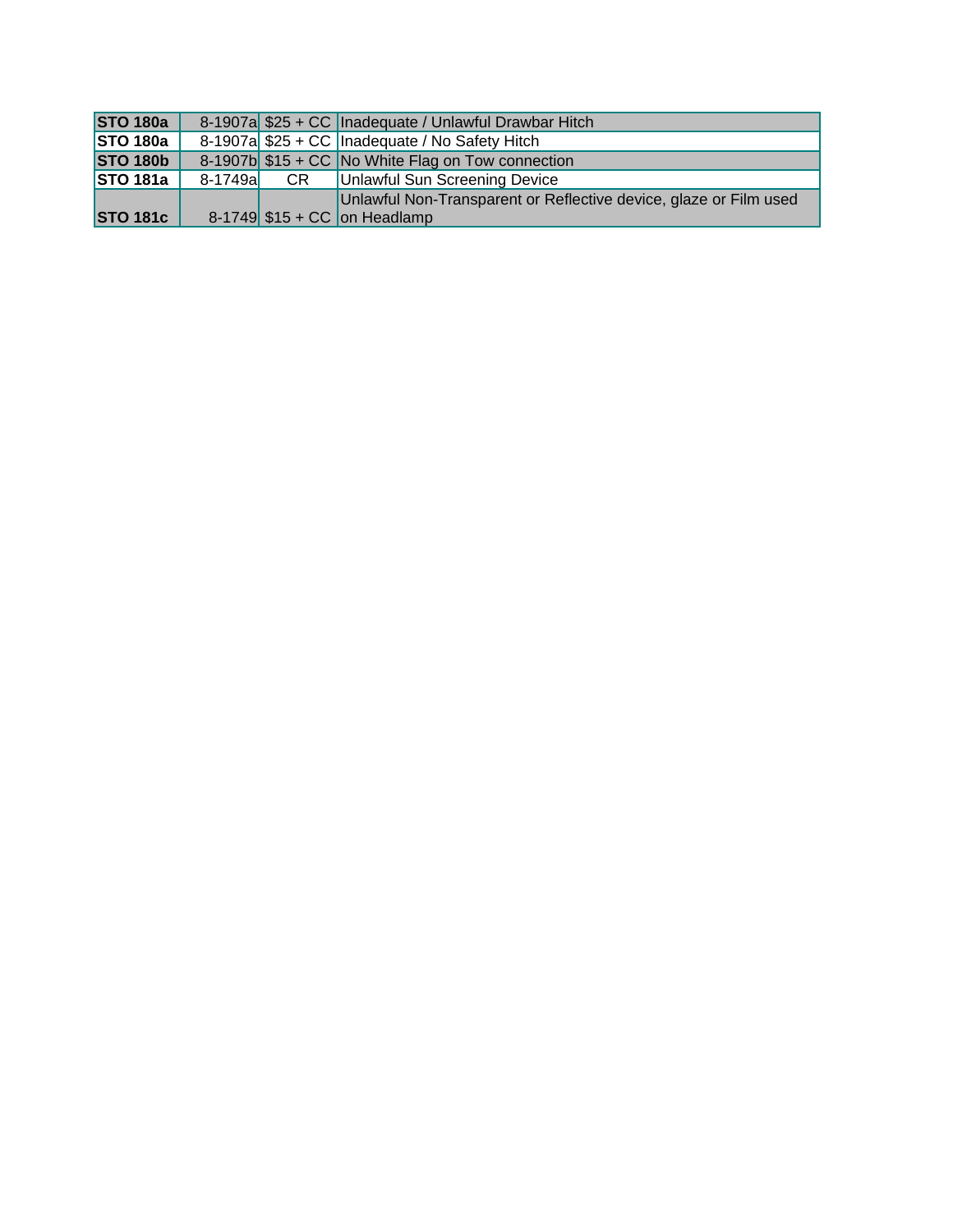| <b>CITY</b>        | <b>STATE</b> | <b>FINE</b>         | <b>DESCRIPTION</b>                                                                      |
|--------------------|--------------|---------------------|-----------------------------------------------------------------------------------------|
|                    |              |                     | <b>BICYCLES</b>                                                                         |
| 23-502             | n/a          | \$10                | Park Bicycle In manner that obstructs pedestrian traffic                                |
| 23-503             |              |                     | $n/a$ \$15 + CC Ride upon sidewalk in business district, Ave A Park                     |
| <b>STO 129b</b>    |              |                     | 8-1588b \$15 + CC Excessive Passengers (bicycles)                                       |
|                    |              |                     | Unlawful Clinging to Vehicle while riding bicycle, coaster, roller                      |
| <b>STO 130</b>     |              |                     | 8-1589 $$30 + CC$ skates, sled or toy vehicle                                           |
| <b>STO 131c</b>    |              |                     | 8-1590c \$15 + CC Riding more than 2 abreast (bicycles)                                 |
| <b>STO 132</b>     |              |                     | 8-1591 \$15 + CC Unlawful Carrying of Articles while operating a bicycle                |
| <b>STO 133a</b>    |              |                     | 8-1592a \$15 + CC No Taillamp or Red Reflector on a bicycle                             |
| <b>STO 133a</b>    |              |                     | 8-1592a \$15 + CC No Headlight on a bicycle                                             |
| <b>STO 133b</b>    |              |                     | 8-1592a \$15 + CC Inadequate or Inoperable Brake on bicycle                             |
|                    |              |                     | <b>MOTORCYCLE</b>                                                                       |
| <b>STO 138a</b>    |              |                     | 8-1594a \$15 + CC Unlawful Riding (not on a permanent seat) on Motorcycle               |
| <b>STO 138b</b>    |              |                     | 8-1594b \$15 + CC Unlawful Riding (not astride seat) on motorcycle                      |
| <b>STO 138c</b>    |              |                     | 8-1594c \$15 + CC Unlawful Riding (carrying object) on motorcycle                       |
| <b>STO 138d</b>    |              |                     | 8-1549d \$15 + CC Unlawful Riding (interfere with operation of motorcycle)              |
| <b>STO 139a</b>    |              |                     | 8-1595a \$25 + CC Deprive Motorcycle full use of Lane                                   |
| <b>STO 139b</b>    |              |                     | 8-1595b $$25 + CC$ Unlawful passing by a motorcycle (pass in lane occuppied by other ve |
| <b>STO 139c</b>    |              |                     | 8-1595c $$25 + CC$ Ride between lanes of traffic on motorcycle                          |
| <b>STO 139d</b>    |              |                     | 8-1595d \$25 + CC Ride more than 2 abreast on motorcycle                                |
| <b>STO 140</b>     |              |                     | 8-1596 \$30 + CC Unlawful Clinging to Vehicle while riding motorcycle                   |
| <b>STO 141</b>     |              |                     | 8-1597a \$25 + CC Carry passenger on motorcycle not equipped for passengers             |
| <b>STO 142a</b>    |              |                     | 8-1598a \$25 + CC No Approved Helmet (under 18 YOA)                                     |
| <b>STO 142b</b>    |              |                     | 8-1598b \$15 + CC No Approved Eye Protection                                            |
| <b>STO 144b</b>    |              |                     | 8-1801 \$15 + CC Motorcycle Drive without headlamp                                      |
| <b>STO 183</b>     |              |                     | 8-1801 \$15 + CC Unlawful / No headlight on Motorcycle                                  |
| <b>STO 184</b>     |              |                     | 8-1802 \$15 + CC Unlawful / No Tail Lamp on Motorcycle                                  |
| <b>STO 185</b>     |              |                     | 8-1803 \$15 + CC   No Rear Reflector on Motorcycle                                      |
| <b>STO 186</b>     |              |                     | 8-1804 \$15 + CC Unlawful / No Stop Lamp on motorcycle                                  |
| <b>STO 187</b>     |              |                     | 8-1805 \$15 + CC Unlawful / No Multiple Beam Lighting on Motorcycle                     |
| <b>STO 189</b>     |              |                     | 8-1807 \$15 + CC No Brake equipment on Motorcycle                                       |
| <b>STO 190</b>     |              |                     | 8-1808 \$15 + CC Inadequate Brakes on Motorcycle                                        |
| <b>STO 191</b>     |              |                     | 8-1810 \$15 + CC No Mirror on Motorcycle                                                |
| <b>STO 191</b>     |              |                     | 8-1810 \$15 + CC No muffler and noise prevention on Motorcycle                          |
| <b>STO 191</b>     |              |                     | 8-1810 \$15 + CC Unsafe tires on Motorcycle                                             |
| <b>STO 191</b>     |              |                     | 8-1810 \$15 + CC No Horn or warning device on Motorcycle                                |
|                    |              |                     | <b>PEDESTRIANS</b>                                                                      |
| <b>STO 14b</b>     |              |                     | 8-1509b \$15 + CC Pedestrian Disobey "Don't Walk" Signal                                |
| <b>STO 13c4</b>    |              |                     | 8-1532 \$15 + CC Walk against red traffic signal                                        |
| <b>STO 63a</b>     |              |                     | 8-1532 \$15 + CC   Pedestrian Disobey Traffic control device                            |
| <b>STO 64a</b>     |              |                     | 8-1533a \$35 + CC Fail to yield to pedestrian in crosswalk                              |
| <b>STO 64b</b>     |              |                     | 8-1533b \$25 + CC Pedestrian suddenly leave curb                                        |
| <b>STO 64d</b>     |              |                     | 8-1533d \$35 + CC Pass vehicle stopped for pedestrian                                   |
| <b>STO 65a</b>     |              |                     | 8-1537d \$15 + CC Pedestrian Fail to yield to vehicle                                   |
| <b>STO 65c</b>     |              | $8-1534c$ \$15 + CC | Jaywalk (not in crosswalk, two adjacent intersections signal<br>controlled              |
| <b>STO 65d</b>     |              |                     | 8-1534d \$15 + CC Jaywalk (diagonally at intersection)                                  |
| <b>STO 66</b>      |              |                     | 8-1535 \$15 + CC Fail to exercise care to avoid pedestrian                              |
| <b>STO 67</b>      |              |                     | 8-1536 \$10 + CC Pedestrian Fail to use Right half of Crosswalk                         |
| <b>STO 68a</b>     |              |                     | 8-1537a \$15 + CC Unlawfully walk upon roadway when sidewalk is available               |
| STO <sub>68b</sub> |              |                     | 8-1537b $$15 + CC$ Unlawfully walk upon                                                 |
|                    |              |                     |                                                                                         |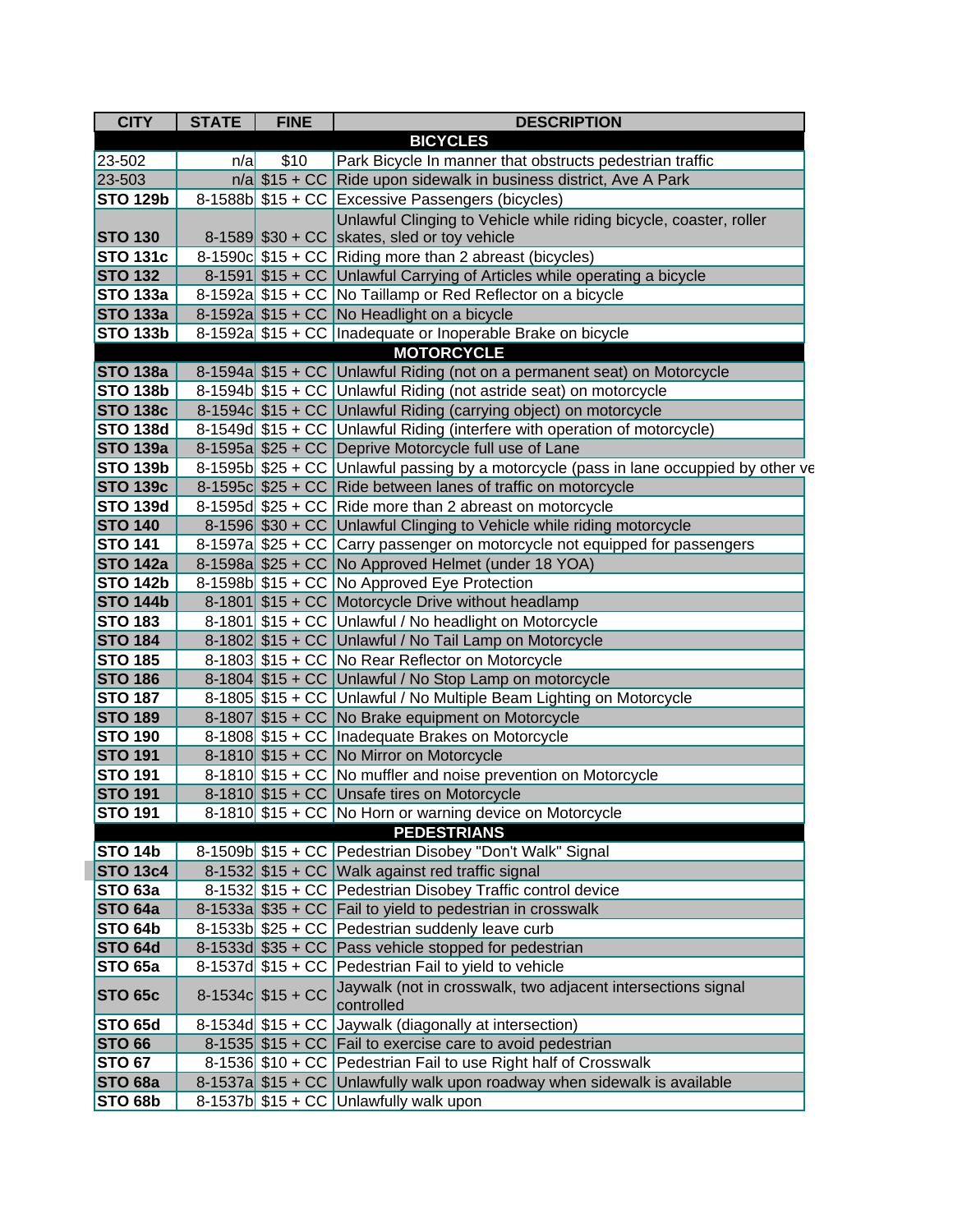|                    |            |                               | Unlawfully walk upon wrong side of roadway (no sidewalk, shoulder              |
|--------------------|------------|-------------------------------|--------------------------------------------------------------------------------|
| STO 68c            |            | 8-1537c $$15 + CC$ available) |                                                                                |
| STO 69a            |            |                               | 8-1538a \$15 + CC Unlawfully Soliciting a ride                                 |
|                    |            |                               | Unlawfully Soliciting employment, business or contributions upon a             |
| STO 69b            |            | 8-1538b $$15 + CC$ highway    |                                                                                |
| <b>STO 71</b>      |            |                               | 8-1540 \$25 + CC   Fail to yield to Pedestrian on Sidewalk                     |
| STO <sub>72a</sub> |            |                               | 8-1541 $$25 + CC$ Pedestrian Fail to yield to authorized emergency vehicle     |
| <b>STO 73</b>      |            |                               | 8-1542 $$35 + CC$ Fail to yield to blind pedestrian                            |
| <b>STO 74</b>      | $8 - 1543$ | CR.                           | Pedestrian Under the Influence upon Highway                                    |
| <b>STO 75b</b>     | $8 - 1544$ | CR                            | Pedestrian Disobey Railroad Gate, barrier                                      |
| <b>PASSENGERS</b>  |            |                               |                                                                                |
| <b>STO 108a</b>    |            |                               | 8-1576a $$15 + CC$ Drive with excessive passengers (more than 3 in front seat) |
| <b>STO 108b</b>    |            |                               | 8-1576b \$15 + CC Passenger Obstruct View / Interfere with control of vehicle  |
| <b>STO 115b</b>    |            |                               | 8-1578b \$30 + CC Allow Unlawful Riding Upon Vehicles                          |
| <b>STO 115a</b>    |            |                               | 8-1578a \$30 + CC Unlawful Riding upon Vehicles; 14 YOA or older               |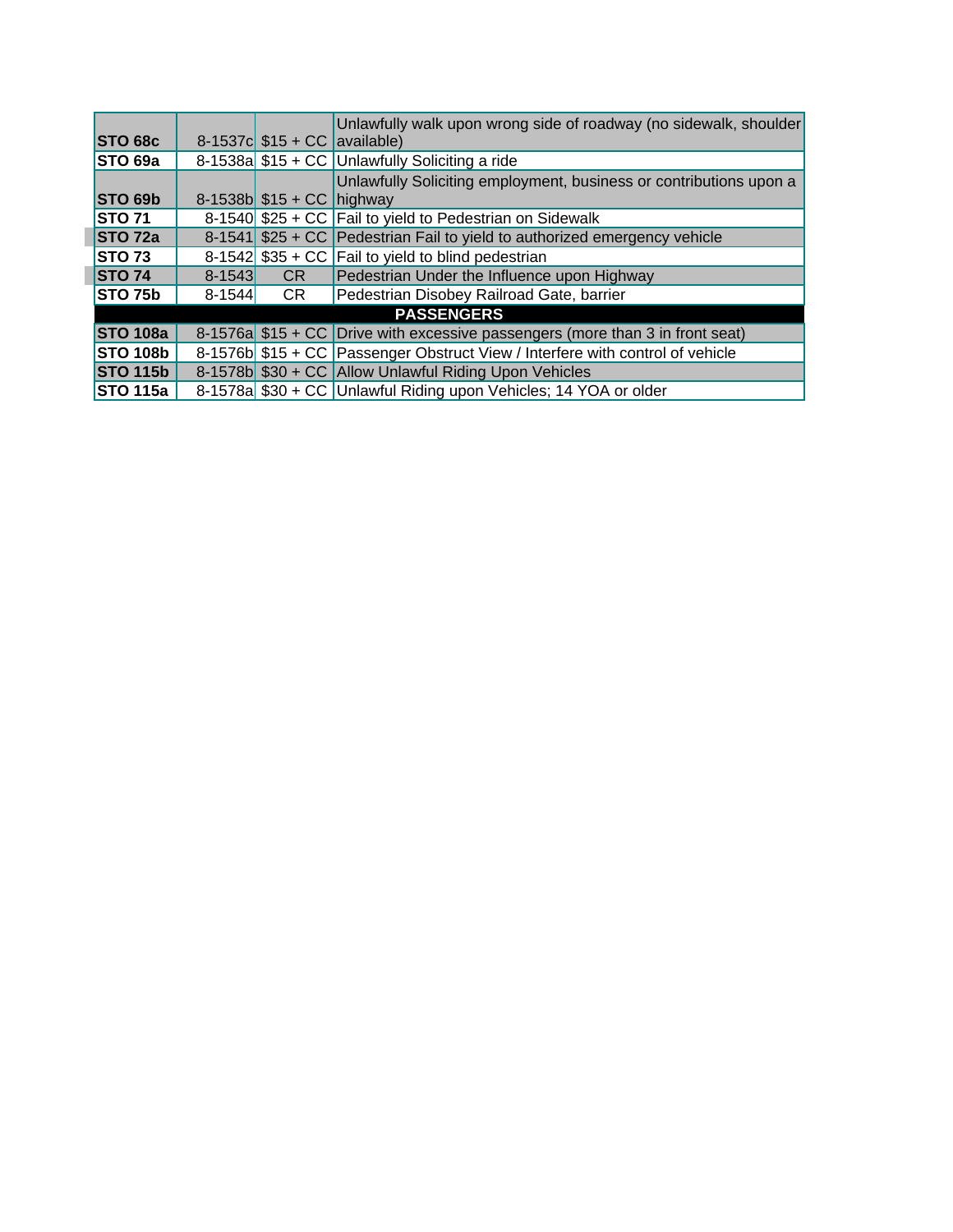| <b>CITY</b>                     | <b>STATE</b> | <b>FINE</b> | <b>DESCRIPTION</b>                                                                               |
|---------------------------------|--------------|-------------|--------------------------------------------------------------------------------------------------|
|                                 |              |             | <b>ACCIDENT RESPONSIBILITIES</b>                                                                 |
| <b>STO 23a</b>                  | $8 - 1602$   | <b>CR</b>   | Leave the Scene of a Injury/Fatal Accident                                                       |
| <b>STO 24</b>                   | 8-1603       | <b>CR</b>   | Leave the Scene of a Attended Property Damage Accident                                           |
| <b>STO 25</b>                   | $8 - 1604$   | <b>CR</b>   | Fail to Give Information at a Injury/Fatal/Attended Property Damage<br>Accident                  |
| <b>STO 26</b>                   | 8-1605       | CR          | Fail to Give Information at a Unattended Property Damage Acciden                                 |
| <b>STO 27</b>                   | $8 - 1606$   | <b>CR</b>   | Fail to Report Accident (Injury / Fatal / >\$1000 Damage)                                        |
| <b>STO 28</b>                   | $8 - 1608$   | <b>CR</b>   | <b>Falsify Accident Report</b>                                                                   |
|                                 |              |             | PASSING / OVERTAKING / TURNING / LANES                                                           |
| STO <sub>38a</sub>              |              |             | 8-1514a $$25 + CC$ Unlawful driving upon the left-hand side of the roadway                       |
| <b>STO 39</b>                   |              |             | 8-1515 \$30 + CC Unlawful passing, Vehicles proceeding in opposite directions                    |
| <b>STO 40a</b>                  |              |             | 8-1516 \$30 + CC   Improper Passing on the Left                                                  |
| <b>STO 40b</b>                  |              |             | 8-1516b \$35 + CC Increase speed to avoid being passed                                           |
| <b>STO 41b</b>                  |              |             | 8-1517b $$30 + CC$ Unsafe passing on the Right                                                   |
| <b>STO 42</b>                   |              |             | 8-1518 $$30 + CC$ Unsafe passing on the Left                                                     |
| <b>STO 43a</b>                  |              |             | 8-1519a \$30 + CC Unlawful Passing on the Left                                                   |
| <b>STO 44a</b>                  |              |             | 8-1519 $$30 + CC$ Pass in posted "no passing" zone                                               |
| <b>STO 45a</b>                  |              |             | 8-1521a \$30 + CC Drive wrong way on one way street                                              |
| <b>STO 45b</b>                  |              |             | 8-1521b \$30 + CC Drive wrong way on rotary traffic island                                       |
| <b>STO 46a</b>                  |              |             | 8-1522a \$30 + CC Unsafe Lane Change                                                             |
| <b>STO 46b</b>                  |              |             | 8-1522b \$25 + CC Unsafe / Unlaful driving in center lane of a 3 lane roadway                    |
| <b>STO 48a</b>                  |              |             | 8-1524 $$25 + CC$ Drive in area between roadways of a divided highway                            |
| <b>STO 49a1</b>                 |              |             | 8-1545a1 \$30 + CC   Improper Right Turn                                                         |
| <b>STO 49a2</b>                 |              |             | 8-1545a2 \$30 + CC   Improper Left Turn                                                          |
| <b>STO 49b</b>                  |              |             | 8-1545b \$30 + CC Unlawful use of Two-Way Left Turn Lane                                         |
| <b>STO 51</b>                   |              |             | 8-1546 \$25 + CC Unsafe or Unlawful U-Turn                                                       |
| <b>STO 54a</b>                  |              |             | 8-1548 \$25 + CC Unsafe Turn / Unsafe Movement                                                   |
| 23-405                          |              |             | $n/a$ \$20 + CC Unlawful Turn to Park                                                            |
|                                 |              |             | <b>TRAFFIC CONTROLS</b>                                                                          |
| <b>STO 13c</b>                  |              |             | 8-1508c \$30 + CC Disobey Red Signal Light                                                       |
| <b>STO 15a1</b>                 |              |             | 8-1510a1 \$30 + CC Disobey Flashing Red Signal Light                                             |
| <b>STO 13c2</b>                 |              |             | 8-1508c2 \$30 + CC Unlawful Right Turn at Red Signal Light (posted no turn)                      |
| <b>STO 16</b>                   |              |             | 8-1511 \$30 + CC Disobey Lane Direction Control Signal                                           |
| <b>STO 49c</b>                  |              |             | 8-1545c \$30 + CC Disobey Pavement Markings                                                      |
| <b>STO 50a</b>                  |              |             | \$25 + CC Disobey Sign (no left, right or U-turn)                                                |
| <b>STO 50b</b>                  |              |             | \$25 + CC Disobey Temporary Sign (no right, left, u turns)                                       |
| <b>STO 59b</b>                  |              |             | 8-1528 \$30 + CC Disobey Stop Sign                                                               |
| <b>STO 76a1</b>                 |              |             | 8-1551a1 \$40 + CC Disobey RR Crossing Signal Light                                              |
| <b>STO 76b</b>                  |              |             | 8-1551b \$40 + CC Disobey RR Crossing Gate                                                       |
| <b>STO 77</b>                   |              |             | 8-1552 \$30 + CC Disobey RR Crossing Stop Sign                                                   |
| <b>STO 78</b>                   |              |             | 8-1553 \$50 + CC Certain Vehicles Fail to Stop at Railroad Crossing                              |
| <b>STO 81a</b>                  |              |             | 8-1556 \$50 + CC Unlawfully Pass School Bus                                                      |
| STO <sub>82a</sub>              |              |             | 8-1556a \$50 + CC Unlawfully Pass Church or Day Care Bus                                         |
|                                 |              |             | <b>RIGHT OF WAY</b><br>8-1526 \$30 + CC Failure to yield to vehicle on right (open intersection) |
| <b>STO 57a</b>                  |              |             | 8-1527 $$30 + CC$ Failure to yield while making left turn                                        |
| <b>STO 58</b><br><b>STO 59b</b> |              |             | 8-1528 $$30 + CC$ Failure to yield at posted stop                                                |
| <b>STO 59c</b>                  |              |             | 8-1528 \$30 + CC Failure to yield at posted yield                                                |
| <b>STO 60</b>                   |              |             | 8-1529 \$30 + CC   Failure to yield when entering roadway                                        |
| <b>STO 61</b>                   |              |             | 8-1530 \$50 + CC Failure to yield to emergency vehicle                                           |
| <b>STO 13c2</b>                 |              |             | 8-1508c2 \$30 + CC Failure to yield while making a right turn at red signal light                |
|                                 |              |             |                                                                                                  |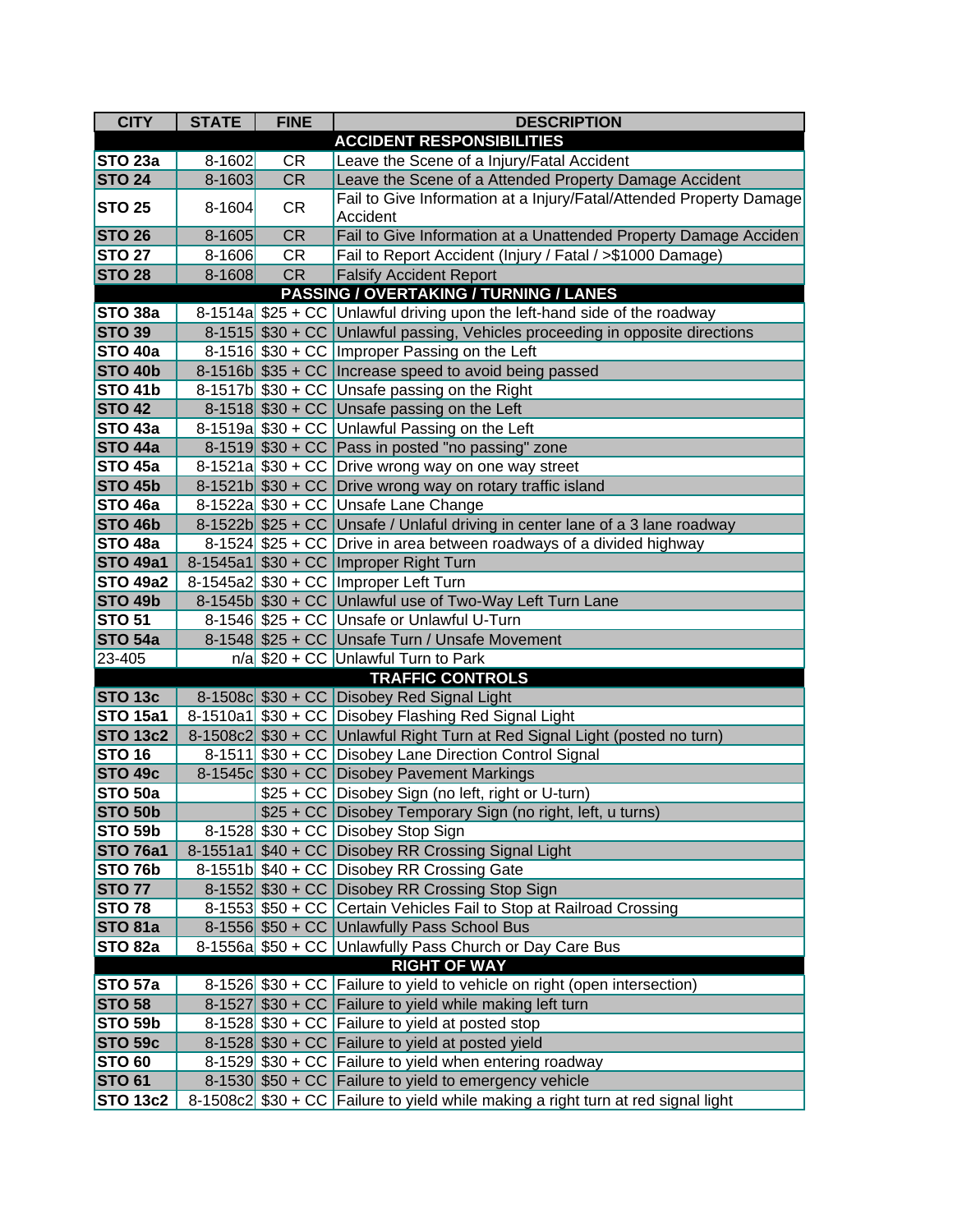| <b>SIGNALS</b>                            |            |    |                                                                                     |
|-------------------------------------------|------------|----|-------------------------------------------------------------------------------------|
| <b>STO 54b</b>                            |            |    | 8-1548b \$25 + CC Fail to signal Turn or Lane Change                                |
| <b>STO 54c</b>                            |            |    | 8-1548c $$25 + CC$ Fail to Signal Stop                                              |
| <b>STO 56</b>                             |            |    | 8-1550 \$15 + CC   Improper Hand Signal (Stop/Turn)                                 |
| <b>EMERGENCY VEHICLES / LAWFUL ORDERS</b> |            |    |                                                                                     |
| STO <sub>31a</sub>                        | $8-1568a$  | CR | Attempt to Flee/Elude an Officer                                                    |
| <b>STO 110</b>                            |            |    | $8-1581$ \$30 + CC Follow Fire Truck within 500 feet                                |
| <b>STO 110</b>                            |            |    | 8-1581 \$30 + CC Stop within 500 feet of fire truck which is stopped for fire alarm |
| <b>STO 111</b>                            |            |    | 8-1582 $$15 + CC$ Drive across Fire Hose                                            |
| STO6                                      | $8 - 1503$ | CR | Disobey a Lawful Order (Police / Fire)                                              |
| <b>STO 61.1</b>                           |            |    | 8-1530b \$50 + CC Unlawful passing of a Stationary Emergency Vehicle                |
|                                           |            |    | Unlawful passing of a Stationary Authorized Construction or                         |
| <b>STO 62</b>                             |            |    | 8-1531 \$25 + CC Maintenance Vehicle                                                |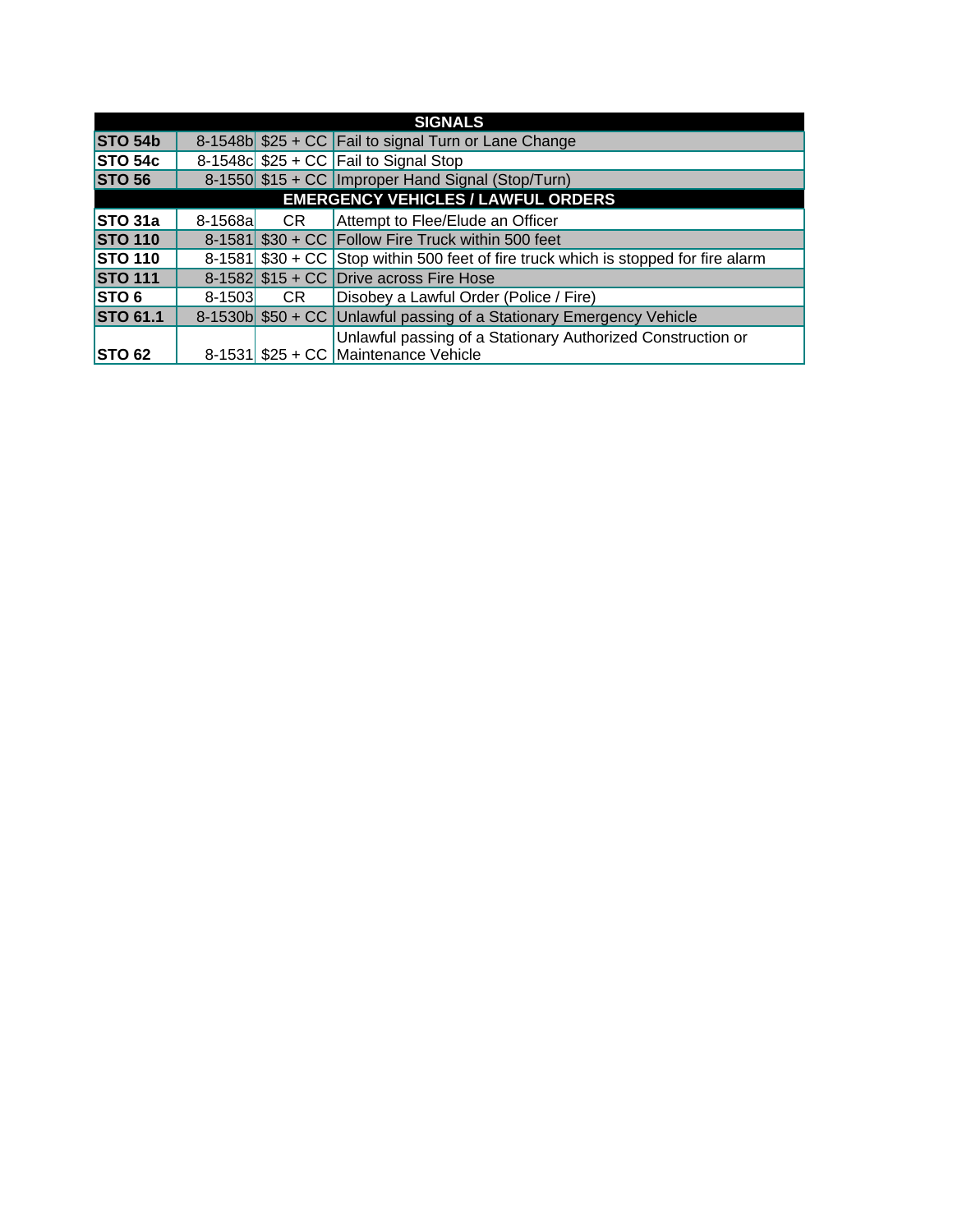| <b>CITY</b>       | <b>STATE</b> | <b>FINE</b>               | <b>DESCRIPTION</b>                                                               |
|-------------------|--------------|---------------------------|----------------------------------------------------------------------------------|
| 23-201            | n/a          | <b>CR</b>                 | Loud Sound Amplification System                                                  |
| 23-402            |              |                           | $n/a$ \$15 + CC Littering from a Motor Vehicle (public property)                 |
| 23-402            | n/a          | CR                        | Littering from a Motor Vehicle (private Property)                                |
| 23-404            | n/a          | CR                        | Drive upon public grounds without permission                                     |
| 23-701            |              |                           | $n/a$ \$50 + CC Truck Route Violation                                            |
| <b>STO 103a</b>   |              |                           | $n/a$ \$25 + CC Unlawful use of Headset                                          |
| <b>STO 103b</b>   |              |                           | 8-1748 \$25 + CC Unlawful use of Television type reciever                        |
| <b>STO 104</b>    |              |                           | $n/a$ \$35 + CC   Inattentive Driving                                            |
| <b>STO 109</b>    |              |                           | 8-1580 \$15 + CC Unlawful Coasting                                               |
| <b>STO 109.1</b>  |              |                           | \$10 + CC Unlawful Operation of a Motorized Skateboard                           |
| <b>STO 112</b>    | $8 - 1583$   | <b>CR</b>                 | Deposit hazardous material onto roadway                                          |
| <b>STO 112c</b>   |              |                           | 8-1583c \$35 + CC Fail to remove debris when removed wrecked/damaged vehicle     |
| <b>STO 114</b>    | $8 - 1585$   | <b>CR</b>                 | Unlawful Operation of a Snowmobile                                               |
| <b>STO 114.1</b>  | $8-15,100$   | <b>CR</b>                 | Unlawful operation of a All-Terrain Vehicle                                      |
| <b>STO 114.2</b>  | $8-15,101$   | <b>CR</b>                 | Unlawful Operation of Low Speed Vehicle                                          |
| <b>STO 116</b>    |              |                           | 8-1575 $$15 + CC$ Driving upon a Sidewalk                                        |
| <b>STO 117a</b>   |              |                           | 8-1574a $$25 + CC$ Unsafe Backing                                                |
| <b>STO 117b</b>   |              |                           | 8-1574b \$25 + CC Unlawful Backing                                               |
| <b>STO 118</b>    |              |                           | n/a \$30 + CC Drive through Private Property to Avoid Traffic Control Device     |
| <b>STO 120</b>    |              |                           | $n/a$ \$30 + CC Drive through a Funeral Procession                               |
| <b>STO 122a</b>   |              |                           | 8-1507 \$25 + CC Unlawful removal of Street Barrier                              |
| <b>STO 122b</b>   |              |                           | 8-1507 \$25 + CC Disregard a Street Barrier                                      |
| <b>STO 123</b>    |              |                           | 8-1577 \$15 + CC Unsafe opening of Vehicle Doors                                 |
| <b>STO 124</b>    |              |                           | 8-1578 \$15 + CC Unlawful Riding in House trailer                                |
| <b>STO 125</b>    | $8 - 1348$   | <b>CR</b>                 | Unlawful Driving across Lawns / Sidewalks / Yards / Crops                        |
|                   |              |                           |                                                                                  |
| <b>STO 175.1</b>  |              |                           | 8-1761 \$15 + CC Unlawful Use of Compression Release Engine Braking (jake brake) |
| <b>STO 179a</b>   | $8-1906a$    | <b>CR</b>                 | Unlawful spilling of load upon Roadway                                           |
| <b>STO 179c</b>   | 8-1906c      | <b>CR</b>                 | <b>Unsecure Load</b>                                                             |
| <b>STO 17a</b>    |              | 8-1512 $$25 + CC$         | Unauthorized Sign, Signal, marking or device                                     |
| <b>STO 18</b>     | $8 - 1513$   | <b>CR</b>                 | Unlawful Interference with Traffic Control Device                                |
| <b>STO 182.1</b>  | $8 - 2503$   | \$30                      | Seat Belt Not Fastened 18 and > YOA                                              |
| <b>STO 182.1b</b> | 8-2503b      | \$60                      | Seat Belt Not Fastened 14 to 17 YOA                                              |
| <b>STO 182</b>    |              | 8-1344 $$60 + CC$         | Child Safety Restraint not used                                                  |
| <b>STO 20b</b>    | n/a          | CR                        | Unlafully Drive upon designated play street                                      |
| STO <sub>29</sub> | $8 - 1566$   | <b>CR</b>                 | <b>Reckless Driving</b>                                                          |
| <b>STO 32</b>     |              |                           | 8-1557 \$60 + CC Drive without due regard to road / weather conditions           |
| <b>STO 47</b>     |              |                           | 8-1523 \$25 + CC Following to Closely                                            |
| <b>STO 70</b>     |              |                           | 8-1539 \$15 + CC Drive through Safety Zone                                       |
|                   |              |                           | Unlawfully Block Intersection / Unlawfully Stop on Railroad                      |
| <b>STO 113</b>    |              | 8-1584 \$30 + CC Crossing |                                                                                  |
|                   |              |                           | <b>LICENSES &amp; INSURANCE</b>                                                  |
| <b>STO 192</b>    | $8-235a$     | <b>CR</b>                 | No Driver's License                                                              |
| <b>STO 194</b>    | 8-262a1      | CR                        | Drive while License Suspended / Revoked / Cancelled                              |
| <b>STO 195.1</b>  | 8-287        | <b>CR</b>                 | Drive while a Habitual Violator                                                  |
| <b>STO 195a</b>   | 8-237        | <b>CR</b>                 | Drive in Violation of Restrictions                                               |
| <b>STO 196</b>    | $8 - 264$    | <b>CR</b>                 | Permit Unauthorized Person to Drive                                              |
| <b>STO 197</b>    | $8 - 263$    | <b>CR</b>                 | Permit Unauthorized Minor to Drive                                               |
| <b>STO 198a1</b>  | $8 - 142$    | <b>CR</b>                 | No / Expired License Plate                                                       |
|                   |              |                           | Display / Possess Registration / Title / Plate / Decal / Parking                 |
| <b>STO 198a2</b>  | $8 - 142$    | <b>CR</b>                 | Placard or ID that is False or cancelled                                         |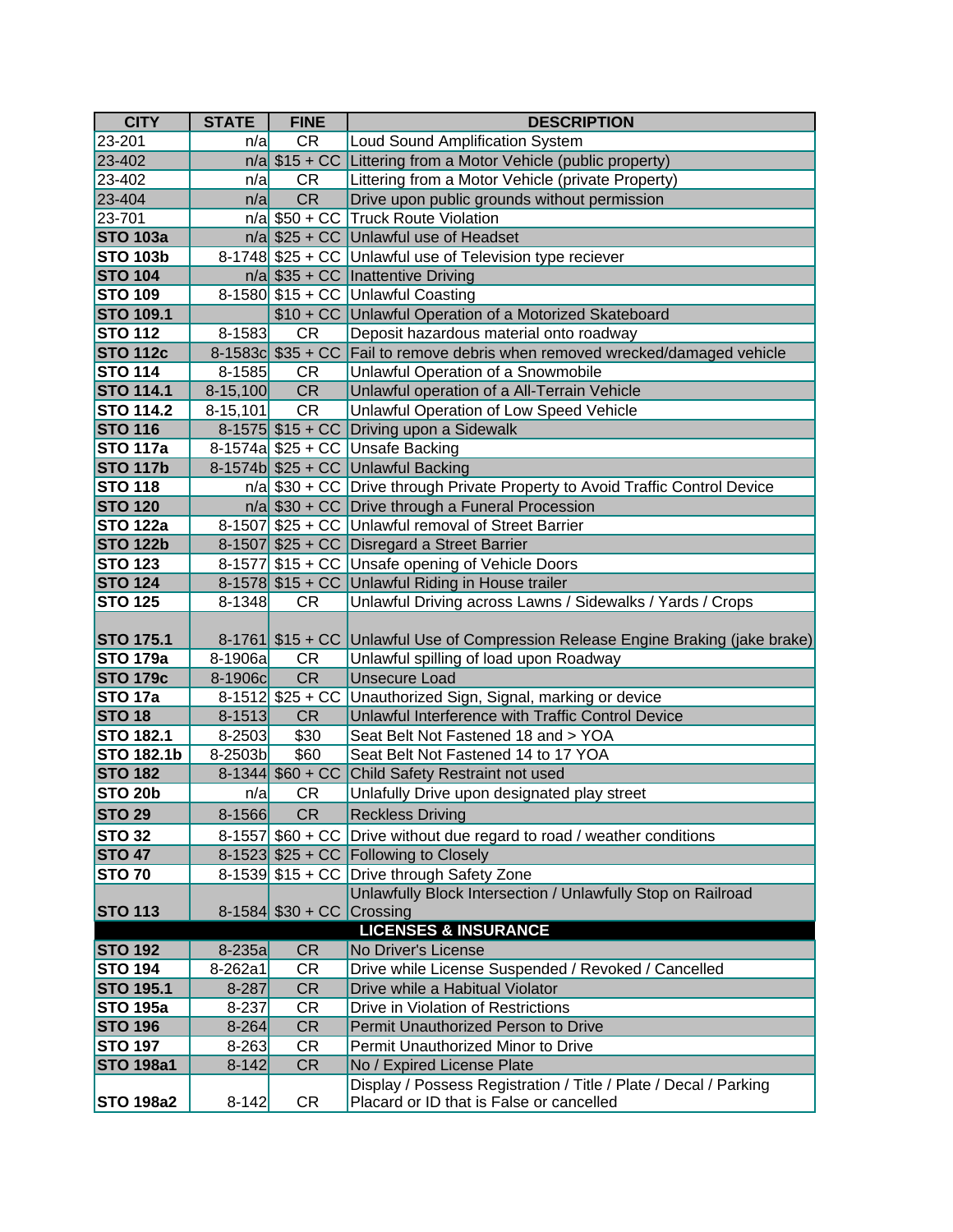| <b>STO 198a4</b>       | $8 - 133$    | <b>CR</b>          | <b>Illegible License Plate</b>                                      |
|------------------------|--------------|--------------------|---------------------------------------------------------------------|
|                        |              |                    |                                                                     |
| <b>STO 198a4</b>       | $8 - 133$    | CR.                | Remove / Conceal / Alter / Mark / Deface License Plate or ID mark   |
| <b>STO 198a5</b>       | $8 - 142$    | CR.                | Unlawful License Plate                                              |
| <b>STO 199a</b>        | $8 - 260$    | CR.                | Unlawful use of Driver's License                                    |
| <b>STO 199a1</b>       | $8 - 260$    | CR                 | Display Fictitious or Fraudulently Altered Driver's License         |
| <b>STO 200a</b>        | 40-3104      | <b>CR</b>          | No Liability Insurance                                              |
| <b>STO 200b</b>        | 40-3104      | CR                 | Permit operation of Uninsured vehicle                               |
| <b>STO 200d</b>        | 40-3104      | CR                 | No Proof of Liability Insurance                                     |
| <b>ALCOHOL RELATED</b> |              |                    |                                                                     |
| <b>STO 105</b>         | $8-1022$     | CR                 | Allow use of Motor Vehicle in violation of KSA 8-1014               |
| <b>STO 106a</b>        | 8-1599       | <b>CR</b>          | Unlawful Transportation of Alcoholic Beverage                       |
| <b>STO 30.1</b>        | $8 - 2,144$  | <b>CR</b>          | DUI while driving a Commercial Motor Vehicle (.04)                  |
| <b>STO 30.2d</b>       |              | $8-1012$ \$35 + CC | Refusal of Preliminary Breath Test                                  |
| <b>STO 30.3a</b>       | $8 - 1017$   | CR.                | Unlawful Tampering with Ignition Interlock Device                   |
| <b>STO 30a1</b>        | 8-1567a1     | CR                 | DUI while BAC is .08 or more                                        |
| STO 30a3               | $8 - 1567a3$ | CR.                | DUI to a degree that renders the person incapable of safely driving |
| <b>STO 30a4</b>        | 8-1567a4     | <b>CR</b>          | DUI of drugs, or combination of drugs                               |
| <b>STO 30a5</b>        | 8-1567a5     | CR.                | DUI of a combination of Alcohol and Drugs                           |